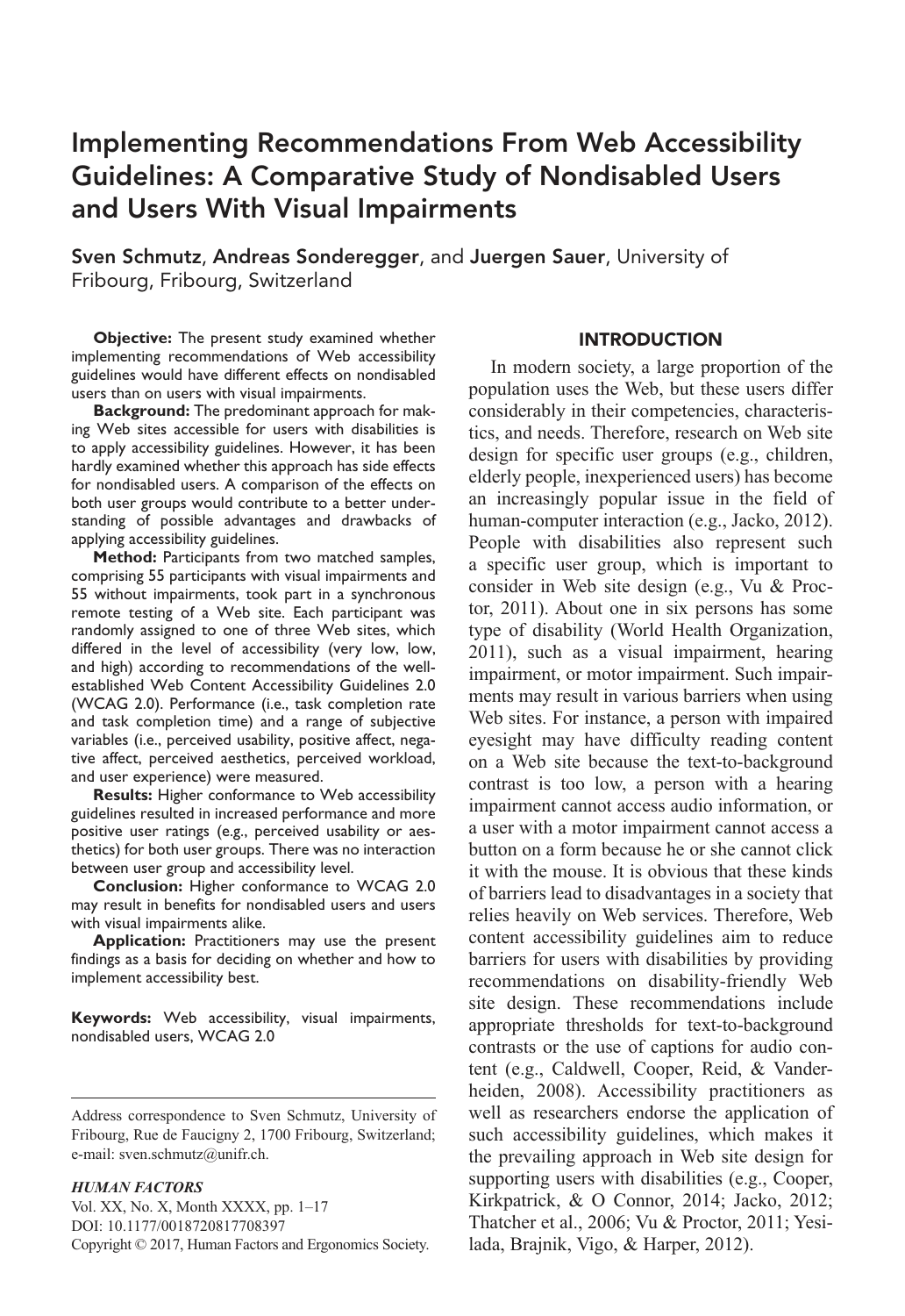However, there is some controversy about whether implementing accessibility guidelines may result in negative side effects for nondisabled users. While practitioners often assume such negative consequences for nondisabled users (e.g., disability-friendly Web sites are ugly, dull, or boring; e.g., Ellcessor, 2014; Petrie, Hamilton, & King, 2004; Thatcher et al., 2006), recent research has shown positive effects of applying accessibility guidelines for nondisabled users (Schmutz, Sonderegger, & Sauer, 2016). Investigating such side effects is of importance because it is very rare that only people with disabilities use a Web site. Instead, nondisabled users usually constitute the vast majority of users. The consequences for nondisabled users are thus of particular significance for practitioners, not least for economical reasons (e.g., Farrelly, 2011). Since only very few studies have considered effects of implementing accessibility guidelines for nondisabled users (Yesilada et al., 2013), the present work aims to examine this by comparing the effects of implementing accessibility guidelines for nondisabled users to users with visual impairments.

## Web Content Accessibility Guidelines

While several Web accessibility guidelines exist (e.g., U.S. Section 508 regulations, https://www.section508.gov; IBM accessibility checklist, http://www-03.ibm.com/able/guidelines/ci162/accessibility\_checklist\_web.html), the Web Content Accessibility Guidelines 2.0 (WCAG 2.0) (Caldwell et al., 2008) is the most widely used standard among researchers and practitioners. The WCAG 2.0 is the basis of legal requirements for Web accessibility in many countries (e.g., Australia, Canada, Germany, United Kingdom, Switzerland) (Rogers, 2015; Thatcher et al., 2006) and is also the International Organization for Standardization's (2012) yardstick for accessibility. The WCAG 2.0 comprise a list of 61 success criteria and enables the classification of a Web site in one of four accessibility levels: no accessibility (NA), low accessibility (A), high accessibility (AA), and very high accessibitiliy (AAA). Put simply, the more accessibility criteria a Web site meets, the higher the accessibility level of the Web site will be (see Caldwell et al., 2008). Although legislation often requires the implementation

of WCAG 2.0, it is astonishing that so little is known about possible side effects for nondisabled users.

## Effects of WCAG 2.0 on Nondisabled Users: Research Evidence

Although this study focuses on WCAG 2.0, there are also a few studies that examined the influence of accessible Web site design on nondisabled users prior to the release of WCAG 2.0 (e.g., Disability Rights Commission, 2004; Huber & Vitouch, 2008). These studies focused on WCAG 1.0 (cf. http://www.w3.org/TR/ WCAG10/) as the preceding guideline. Studies based on WCAG 1.0 mainly indicated positive consequences for nondisabled users, such as shorter task completion time (Disability Rights Commission, 2004), higher perceived usability (Huber & Vitouch, 2008), and higher scores in automated usability testing (Sullivan & Matson, 2000). Since WCAG 1.0 and WCAG 2.0 differ considerably (Reid & Snow-Weaver, 2008, 2009), results from these earlier studies may need to be treated with caution.

To our knowledge, there are only two studies that investigated the effects of WCAG 2.0 on nondisabled users. In the first study, nondisabled users tested three versions of a municipal Web site with different levels of accessibility (NA, A, and AA) (Schmutz et al., 2016). Aside from the differences in WCAG 2.0 compliance, the Web sites contained the same content (e.g., text and images). Sixty-one nondisabled users solved tasks on the three Web sites. The results revealed many benefits of the AA Web site compared to the NA Web site. This included faster task completion time; higher task completion rate; higher ratings in usability, trust, and aesthetics; and lower ratings in workload for the AA Web site. The A Web site did not differ from the two other Web sites for any of the variables. In regard to emotional state, the three Web sites received the same ratings. Although the study used a promising approach by investigating a rather large sample, the sample was quite homogeneous and comprised students only.

The second study used a similar approach but tested nondisabled users and users with visual impairments (Pascual, Ribera, Granollers, & Coiduras, 2014). Nine users with visual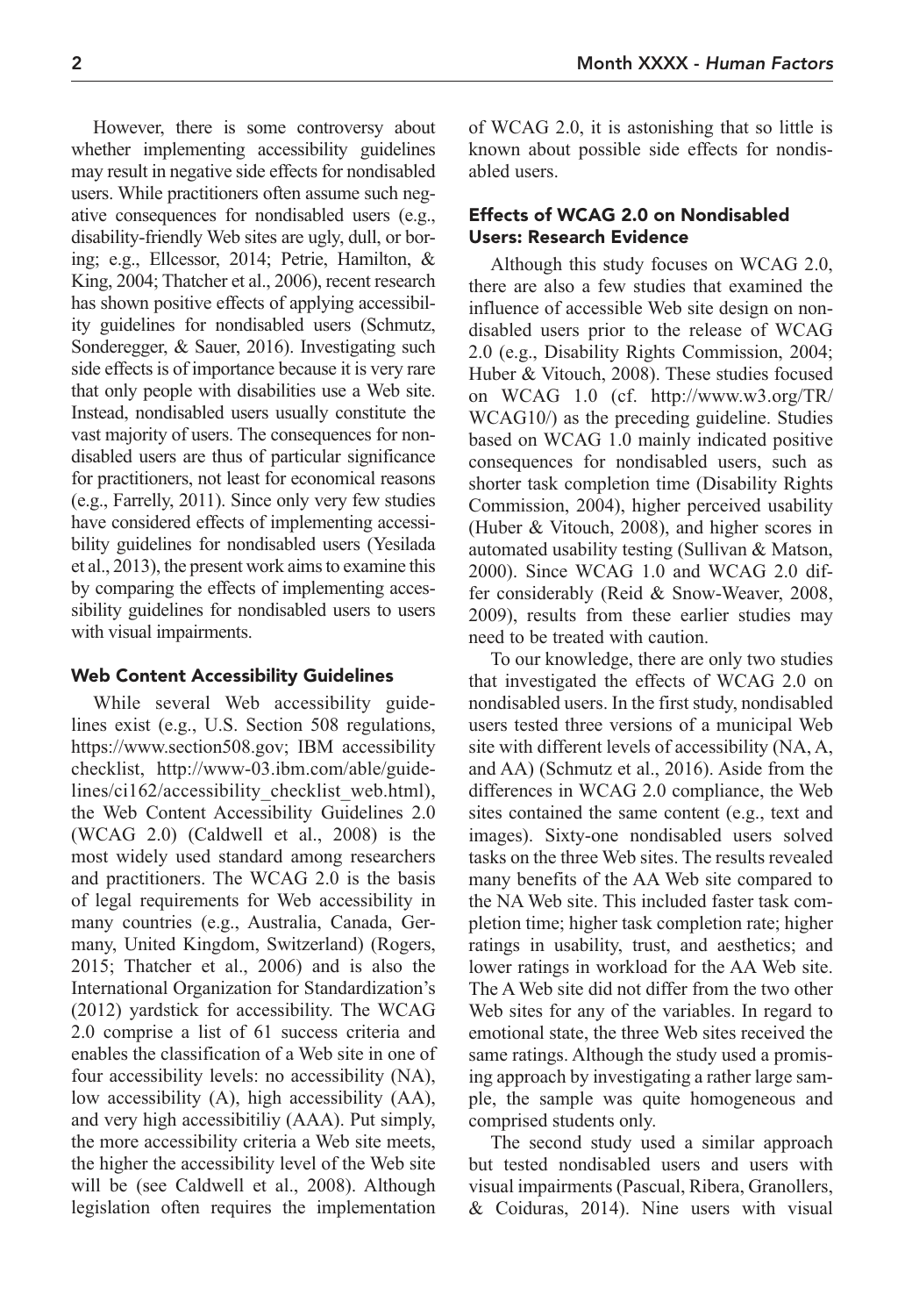impairments and five nondisabled users took part in a usability test, assessing two Web sites presenting tourist information. These Web sites differed in WCAG 2.0 compliance but contained the same content (i.e., text and pictures). One Web site corresponded to level NA and the other Web site to level A. All participants tested both Web sites by solving a set of tasks. Due to the small sample size, only descriptive results were reported. These results indicated that nondisabled users showed shorter task completion times when interacting with an A Web site compared to an NA Web site. Furthermore, nondisabled users reported higher satisfaction and more positive affect for the A Web site than the NA Web site. Task completion rate did not differ between the Web sites. Considering the users with visual impairments, the results showed lower task completion time, higher task completion rate, and higher satisfaction when using the A Web site compared to the NA Web site. They also reported more positive emotion when using the A Web site. It is to be pointed out that a comparison of effects of accessible Web site design on nondisabled users and users with disabilities is of particular interest for practice. Such a comparison allows us to develop a better understanding of advantages and drawbacks of accessible Web site design for different user groups. Based on this information, practitioners may be able to decide whether WCAG 2.0 should be implemented or not. Pascual et al. (2014) provided important first insights into the effects of WCAG 2.0 on nondisabled users and people with visual impairments. However, the small sample size and the fact that only descriptive data were reported have to be taken in consideration when interpreting the results. Consequently, future studies should make use of larger samples of nondisabled users and users with disabilities (e.g., Schmutz et al., 2016; Yesilada et al., 2012, 2013).

## The Present Study

The present work aims to build on previous research by comparing effects of accessible Web site design on two matched samples of nondisabled users and users with visual impairments in a controlled quasi-experimental setting. A Web site's accessibility was manipulated as an independent variable using three WCAG 2.0 levels: NA, A, and AA. Each participant solved five standardized tasks on one of the Web sites. As dependent variables, performance was measured (i.e., task completion time and task completion rate) as well as several subjective measures (i.e., perceived usability, positive and negative affect, aesthetics, workload, and user experience).

Based on previous findings, two hypotheses were formulated. First, higher accessibility levels would lead to higher performance and more positive subjective evaluations for nondisabled people and people with visual impairments. Second, the advantages of higher accessibility levels were expected to be greater for users with visual impairments than for users without, which would result in a significant interaction between the independent factors accessibility level and user group.

#### METHOD

## Design and Participants

In this experiment, a  $2 \times 3$  between-subjects design was employed, with user group (unimpaired eyesight vs. impaired eyesight) and accessibility level (NA = very low conformance,  $A = low conformance, AA = high conformance)$ representing the independent variables.

A total of 110 participants (i.e., *N* = 55 for each user group) took part in the study. In a first step, participants with visual impairments were recruited in Switzerland, Germany, and Austria. The participants were required to have maximum eyesight of 20% on the better eye, some experience in using the Web, and a minimum age of 18 years. Their ages ranged from 22 to 73 years. Of people with impaired eyesight, 69% were considered to be blind (i.e., eyesight <2% on the better eye), and 31% had reduced eyesight (eyesight between 2% and 20% on the better eye). In a second step, a matched group of 55 users without visual impairments was recruited. These participants were required to have unimpaired acuity (with or without correction) and color vision (i.e., no visual impairment diagnosed by a physician or registered by health insurance). We did not conduct a vision test and relied on self-reported data. Their ages ranged from 22 to 71 years. Matching variables included age, gender, and perceived experience in using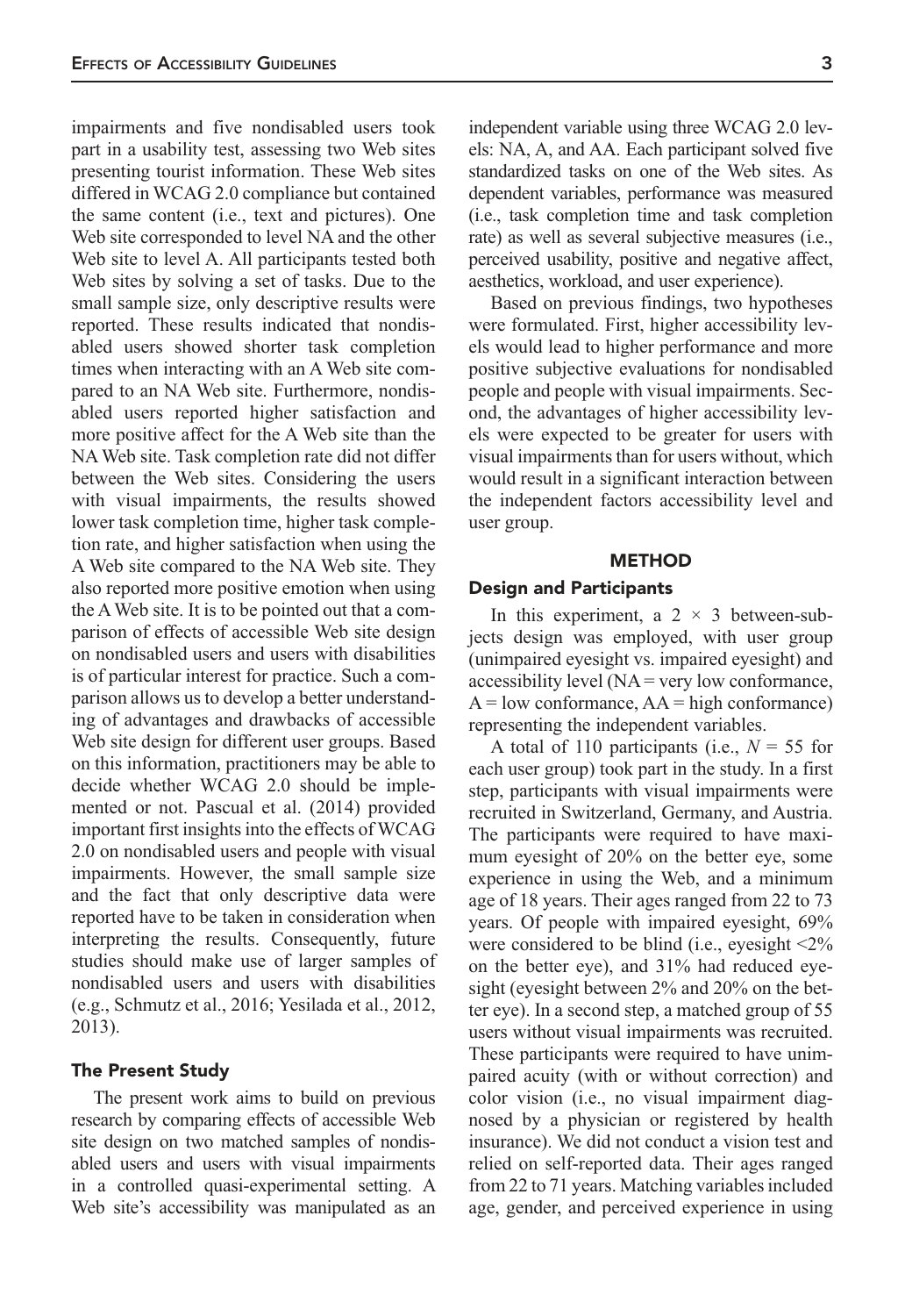|                                           | Level NA             |                                                            | Level A              |                             | Level AA             |                             | Total                             |                             |
|-------------------------------------------|----------------------|------------------------------------------------------------|----------------------|-----------------------------|----------------------|-----------------------------|-----------------------------------|-----------------------------|
|                                           | Impaired<br>Eyesight | Unim-<br>paired<br>Eyesight                                | Impaired<br>Eyesight | Unim-<br>paired<br>Eyesight | Impaired<br>Eyesight | Unim-<br>paired<br>Eyesight | Impaired<br>Eyesight              | Unim-<br>paired<br>Eyesight |
| n                                         | 17                   | 17                                                         | 18                   | 18                          | 20                   | 20                          | 55                                | 55                          |
| Women: n<br>(% )                          | 8(47)                | 5(29)                                                      | 13 (72)              | 12(67)                      | 8(40)                | 10(50)                      | 29(53)                            | 27 (49)                     |
| Age (SD)                                  |                      | 42.9 (9.1) 44.5 (15.4) 49.3 (12.3) 43.4 (15.2) 45.4 (15.8) |                      |                             |                      |                             | 47 (14.5) 45.9 (12.9) 45.1 (14.8) |                             |
| Web and<br>computer<br>experience<br>(SD) | 4.4(0.7)             | 4.2(0.5)                                                   | 3.8(1.0)             | 3.5(0.8)                    | 4.1(1.0)             | 3.9(0.7)                    | 4.1(1.0)                          | 3.9(0.7)                    |

TABLE 1: Matching Variables Divided Into Conditions User Group and Accessibility Level

Note. Web experience = Likert scale from 1 to 5; NA = very low conformance to Web Content Accessibility Guidelines 2.0 (WCAG 2.0); A = low conformance to WCAG 2.0; AA = high conformance to WCAG 2.0.

the Web and computers (combined subjective rating). These variables were statistically tested for possible differences between user groups to reduce the influence of confounding factors. The results showed that there were no differences between the two user groups ( $p > .05$  for all three matching variables). Each participant was randomly assigned to one of the Web site conditions. Table 1 gives an overview of demographic variables as a function of eyesight and Web site condition. This research complied with the American Psychological Association Code of Ethics and was approved by the Institutional Review Board at the University of Fribourg. Informed consent was obtained from each participant.

## The Web Sites

We created three versions of a municipal Web site based on existing content (see Figure 1). Each version of the Web site corresponded to a different accessibility level (i.e., NA, A, and AA). While only design aspects required in WCAG 2.0 were changed (e.g., contrast and link descriptions), other Web site characteristics (e.g., text content or pictures) remained the same for the three Web sites. Schmutz et al. (2016) provide a detailed description of how the Web sites were made and validated. In total, 13 criteria were manipulated (see Appendix for a complete list of criteria).

The Web site examined contained information about a municipality in the country of Liechtenstein (Europe). This included, for instance, information about administrative issues, education, local politics, or leisure services. The design of the Web site was static (based on html and CSS), which means that information was primarily presented by means of text and images and did not use sound or animations (see Schmutz et al., 2016, for detailed information about the Web sites).

## Assistive Tools

We asked participants with visual impairments to report the assistive tools they normally use for navigating the Web site. To increase external validity, we then asked them to use the Web site the same way. The 55 users with visual impairments used the following assistive tools: a screen reader (14 participants), a screen magnifier (10 participants), a screen reader combined with a braille board (23 participants), and a screen reader combined with a screen magnifier (5 participants). Three participants used no assistive tool. After the randomized assignment of participants to the three Web sites, there was no significant difference  $(p = .425)$  in the use of assistive tools between these conditions (NA: 17 participants used assistive tools; A: 17 participants used assistive tools, 1 participant did not use assistive tools; AA: 18 participants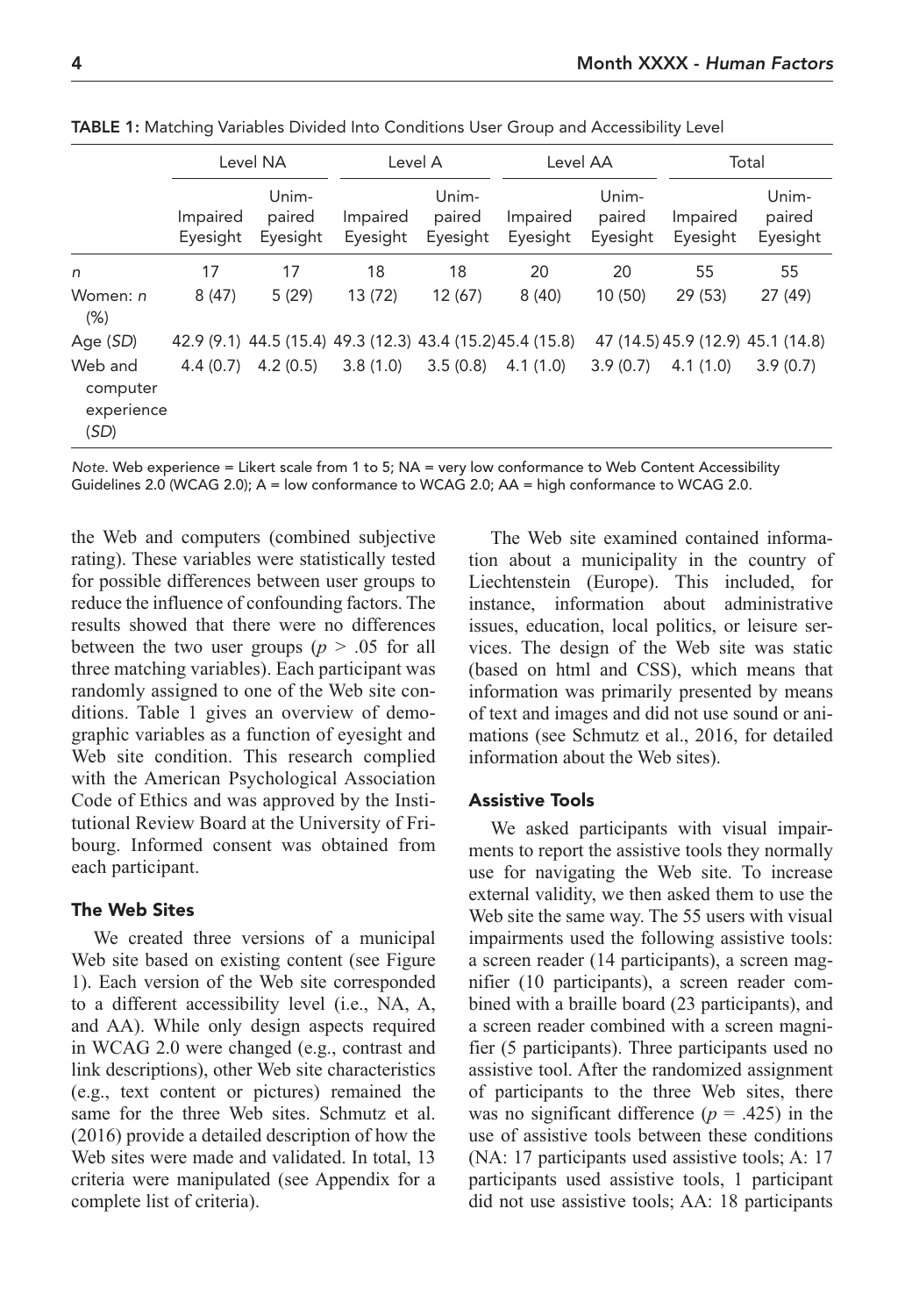

*Figure 1.* Screenshots of the home page of the Web sites used for testing (top, level AA, high conformance; bottom, level NA, very low conformance).

used assistive tools, 2 participants did not use assistive tool).

## Measures

*Performance measures*. Performance was assessed by measuring task completion rate (%) and task completion time (seconds). The measurement of task completion time began when the participants started searching the Web site and ended when they found the information requested. Users without visual impairments marked the appropriate content with the cursor when they found the requested content, whereas participants who were visually impaired indicated this orally.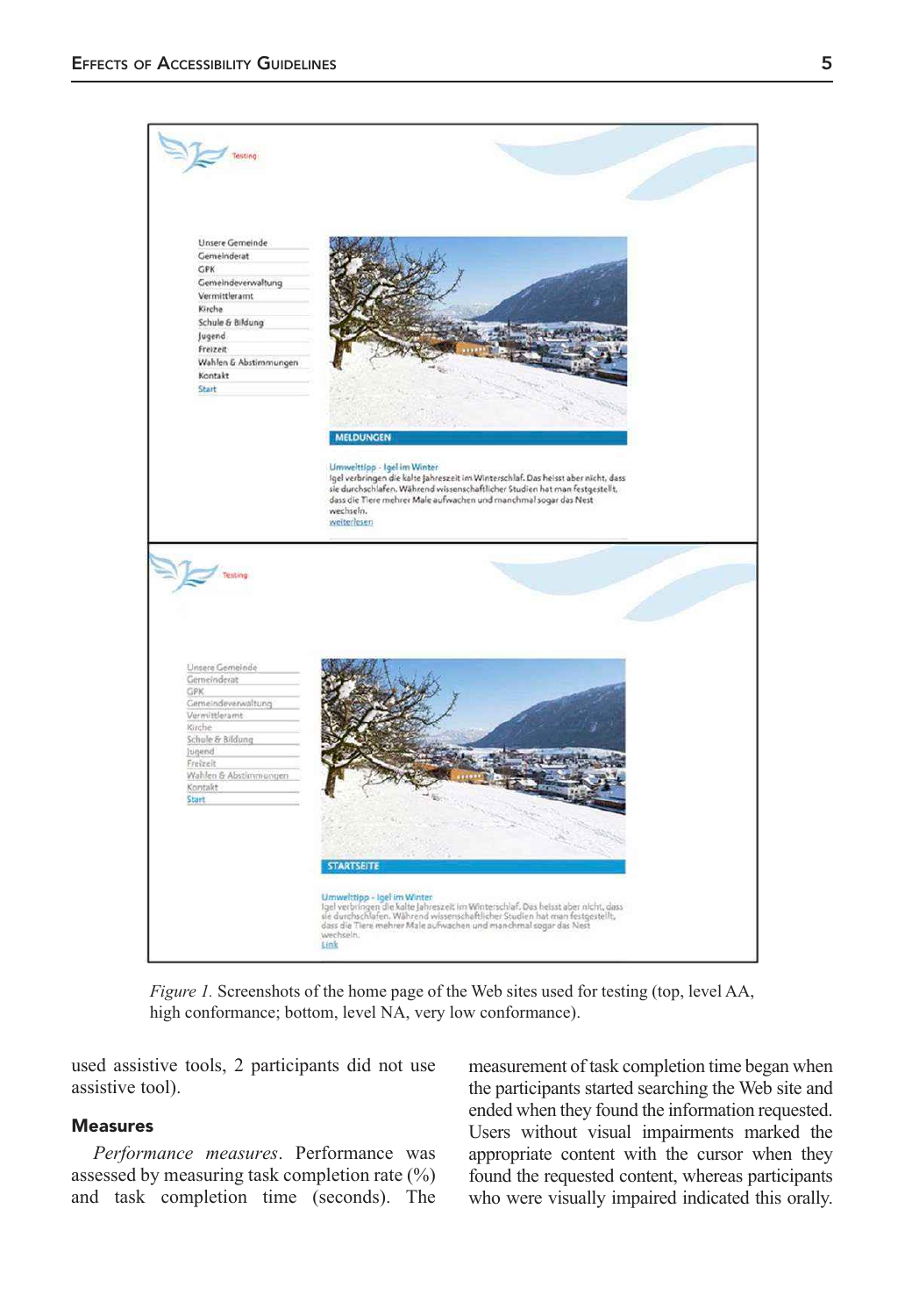If participants did not complete a task within six minutes, they were asked to move on to the next one. In this case, a failed attempt was recorded without explicitly mentioning this to the participants. They were not informed about the time limit to avoid time pressure being induced.

*Subjective measures*. Six subjective variables were measured: usability, positive and negative affect, aesthetics, workload, and user experience. These variables were assessed with German versions of well-established questionnaires. All items were rated on 5-point Likert scales. (a) To measure perceived usability, the Web site Analysis and MeasureMent Inventory (WAMMI; Kirakowski, Claridge, & Whitehand, 1998) was used. (b) Positive and negative affect were subjectively evaluated by the Positive and Negative Affect Schedule (PANAS; Watson, Clark, & Tellegen, 1988). (c) Perceived aesthetics was assessed by the classical aesthetics subscale of the User Experience Scale (Lavie & Tractinsky, 2004). The scale was chosen for this study because its items make little reference to visual capabilities (e.g., "The Web site is clean, pleasant, or clear" rather than "The colors are appealing"), which made it possible to be used by participants who were visually impaired. (d) Workload was measured by the NASA Task Load Index (NASA TLX; Hart & Staveland, 1988). Since participants were not pressed for time, the item measuring time pressure was excluded. This resulted in a five-item version of the NASA TLX including the dimensions mental demand, physical demand, effort, performance, and frustration. (e) Finally, the User Experience Questionnaire (UEQ; Laugwitz, Held, & Schrepp, 2008) was used to assess user experience. In its original form, the UEQ comprises six subscales (i.e., attractiveness, perspicuity, efficiency, dependability, stimulation, and novelty). Since aesthetics is already assessed by the UES's classical aesthetics scale, the UEQ's subscale attractiveness was not used.

*Matching variables*. In addition to these dependent measures, we used two items for assessing the matching variable Web and computer experience. Web experience was assessed by means of two items (How experienced are you in using computers? How experienced are you in using the Web?) using a 5-point Likert scale ranging from *not at all experienced* to *very experienced*. According to previous work (e.g., Chadwick-Dias, Tedesco, & Tullis, 2004), the two items about experience were averaged to a single Web and computer experience score.

*Covariates*. Although the two samples (i.e., unimpaired eyesight and impaired eyesight) were matched regarding Web and computer experience, age, and gender, the differences of Web experience and age between each experimental condition were still considerable. Therefore, age and Web experience were used as covariates in all statistical analyses. For the analysis of positive and negative affect, a baseline measure was taken prior to testing and used as an additional covariate. Results of covariates were only reported when they showed a significant relationship with the respective dependent variable.

## Procedure

We used the synchronous remote testing method in the present experiment. To prepare participants for testing, they received an e-mail explaining the experimental procedure one week prior to the testing session. This e-mail also included a request to install a screen sharing software TeamViewer (www.teamviewer. com), which was required for remote testing (cf. Andreasen, Nielsen, Schrøder, & Stage, 2007; Dray & Siegel, 2004). Prior to the beginning of the testing session, participants were contacted by phone. The telephone line was kept open throughout the entire testing session to provide support in case of difficulties. After the introduction by phone, the participants' screen became visible to the experimenter via Team-Viewer for the entire testing session. The experimenter also employed TeamViewer's integrated screen recording feature to capture all the interactions of the participants with the Web site. Participants were then instructed to set two tabs in their browser window, which allowed them to switch easily between questionnaires and test Web site. Before completing the tasks, participants filled in PANAS as a baseline measure of affect. Afterward, five tasks were completed (see Table 2). When a task had been solved or the time limit of 6 minutes had been exceeded, participants were asked to move on to the next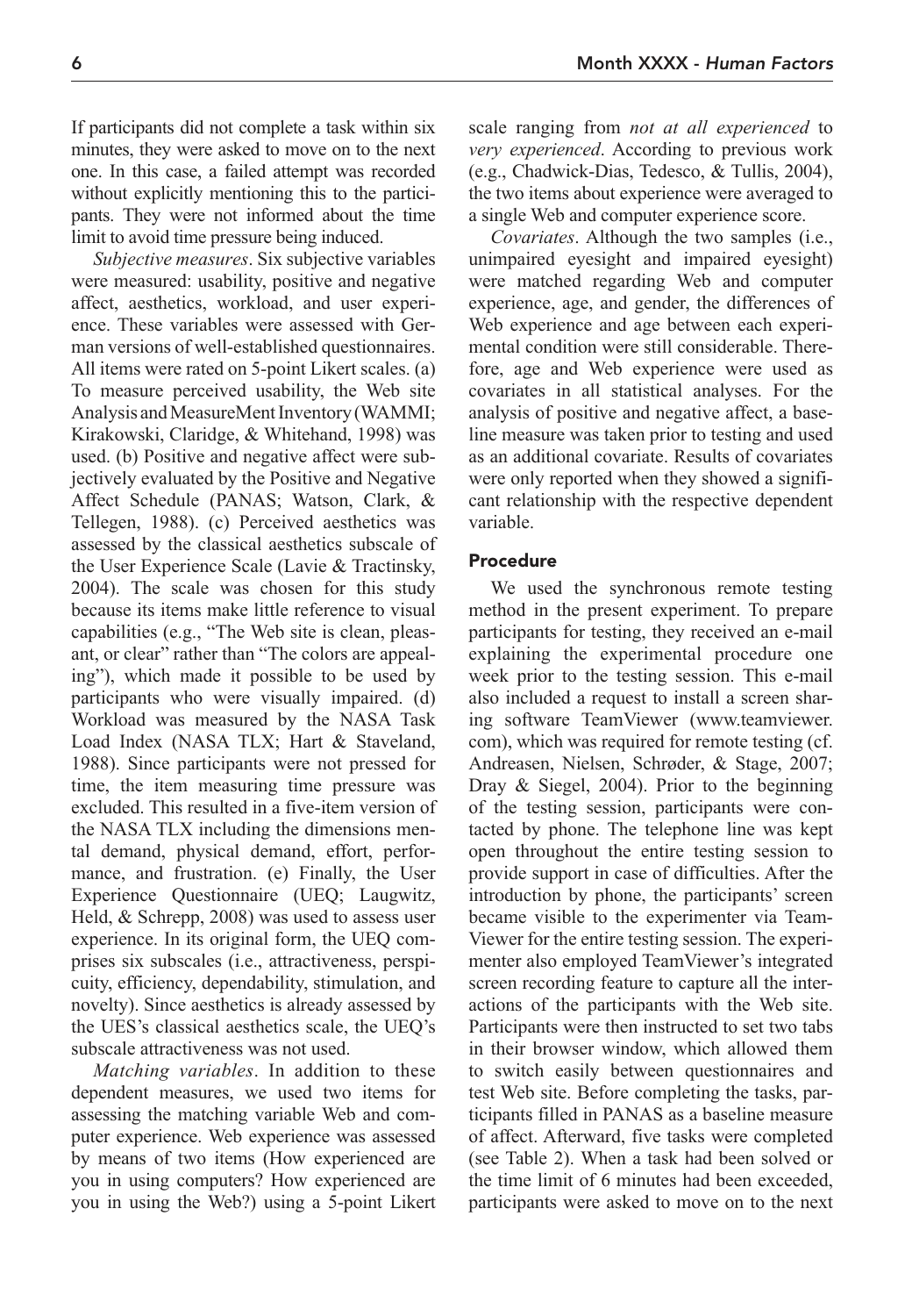| Task | Description                                                              |  |  |  |
|------|--------------------------------------------------------------------------|--|--|--|
|      | Find the e-mail address of the person responsible for education in town. |  |  |  |
| 2    | Find the date when the next municipal elections take place.              |  |  |  |
| 3    | Identify the bus service that will take you to the sports center.        |  |  |  |
| 4    | Identify the motorway that connects this town with Switzerland.          |  |  |  |
| 5    | Fill out a form to order firewood from the municipality.                 |  |  |  |

TABLE 2: Tasks to Be Completed on the Web Site

task. After the fifth task, participants completed the PANAS for a second time, followed by the other questionnaires (i.e., WAMMI, NASA TLX, UEQ, aesthetics, and several demographic items).

#### Data Analysis

A two-factorial analysis of covariance was conducted with Web accessibility (i.e., NA, A, and AA) and eyesight (i.e., unimpaired eyesight and impaired eyesight) as fixed factors, together with age and Web and computer experience as covariates. All requirements for an ANCOVA were met. For the condition accessibility level, post hoc tests were adjusted using the Bonferroni method and only reported in case of significant differences between groups. To analyze the task completion rate, the percentage of successfully completed tasks per participants was used. To analyze the task completion time, the mean time per task was used. These performance measures were chosen to match previous work in this field (e.g., Schmutz et al., 2016) to allow comparability of results.

#### RESULTS

#### Performance Measures

*Task completion rate*. In line with our prediction, Table 3 shows that the mean for task completion rate is lowest in the NA condition, followed by A, and was found to be highest for AA. The overall effect was significant, *F*(2,  $102$ ) = 4.12, *p* = .019, partial- $\eta^2$  = .08. Post hoc tests revealed a significant difference between NA and AA  $(p = .027)$ . The means further indicate that participants with impaired eyesight completed fewer tasks than participants with unimpaired eyesight (see Table 3). This difference was also statistically significant, *F*(1,

 $102$ ) = 33.27,  $df = 1$ , 102,  $p < .001$ , partial- $\eta^2 =$ .25. No significant interaction between accessibility level and user group was found, *F*(2, 102)  $= 1.35, p = .264$ , partial- $\eta^2 = .03$ . The covariate age was negatively related to task completion rate,  $F(1, 102) = 14.51, p < .001$ , partial-η<sup>2</sup> = .13.

*Task completion time*. According to our expectations, participants showed the highest mean in task completion time when using the NA Web site, followed by the A Web site, and the lowest task completion time in the AA condition (see Table 3). This effect of accessibility level on task completion time was statistically significant,  $F(2, 102) = 5.44$ ,  $p = .006$ , partial- $\eta^2 =$ .10. The post hoc analysis showed that the difference between NA and AA was significant  $(p = .007)$ . The results also indicated that participants with visual impairments were slower than participants without visual impairments (see Table 3). This effect of user group on task completion time was also significant,  $F(1, 102) =$ 102.79,  $p < .001$ , partial-η<sup>2</sup> = .50. No interaction between user group and accessibility level was found,  $F(2, 102) = 1.06$ ,  $p = .349$ , partial-η<sup>2</sup> = .02. The covariates age,  $F(1, 102) = 11.89$ ,  $p =$ .001, partial- $\eta^2$  = .10, was positively related to task completion time, while experience, *F*(1,  $102$ ) = 6.50,  $p = 0.012$ , partial- $\eta^2 = 0.06$ , was negatively related to task completion time.

#### Subjective Measures

*Perceived usability*. In line with our hypotheses, usability ratings were lowest for the NA condition and highest for the AA condition (see Table 4). This main effect of accessibility level on perceived usability was statistically significant,  $F(2, 102) = 4.46$ ,  $p = .014$ , partial- $\eta^2 = .08$ . Post hoc tests confirmed a significant difference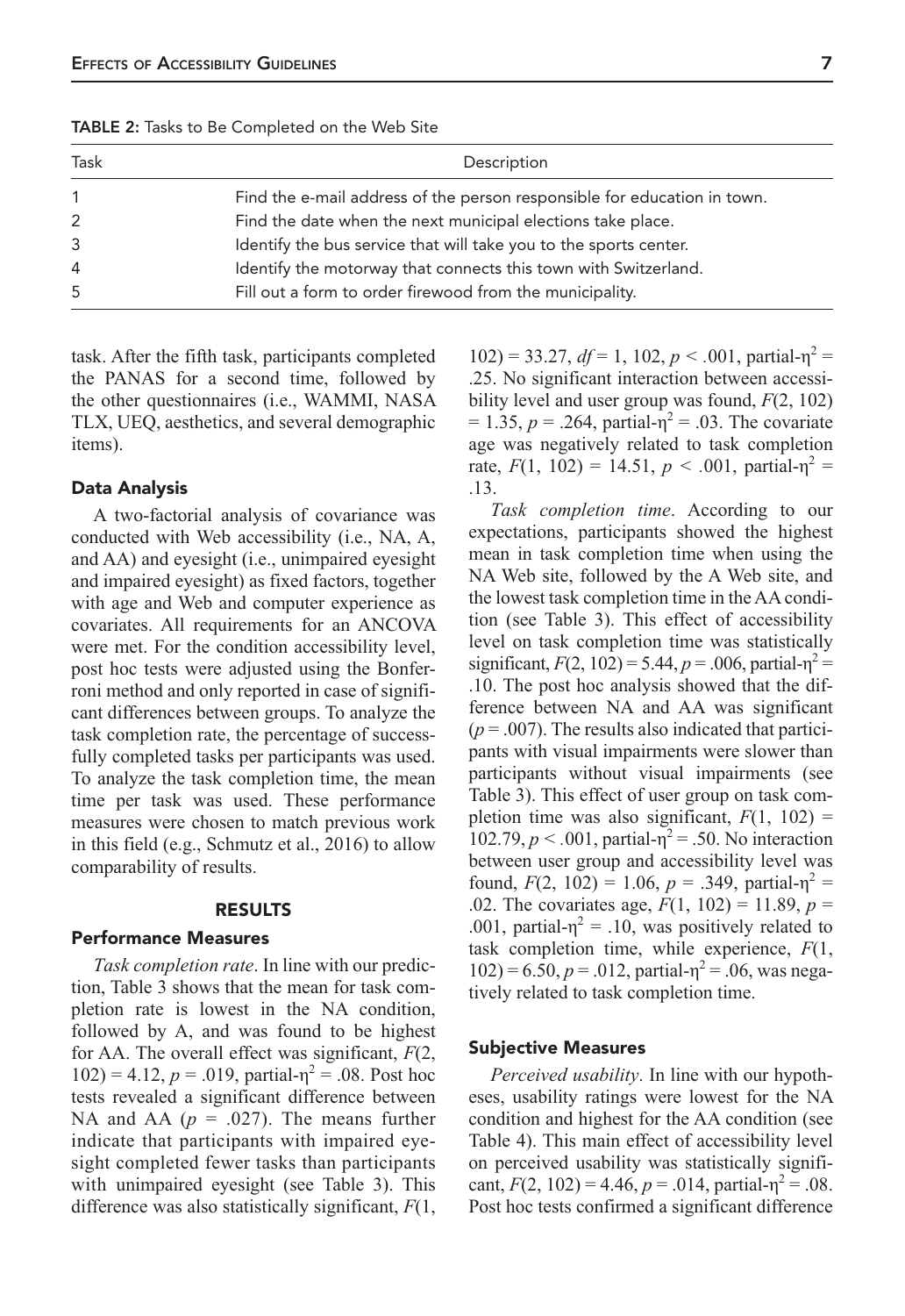|                     |                | <b>Task Completion Rate</b><br>Mean (SE) |                |                |
|---------------------|----------------|------------------------------------------|----------------|----------------|
|                     |                | Accessibility Level                      |                |                |
| User Group          | NA.            | A                                        | AA             | Total          |
| Impaired eyesight   | 58.1(4.5)      | 60.4(4.3)                                | 75.4 (4.1)     | 64.6(2.5)      |
| Confidence interval | [49.1, 67.1]   | [51.8, 69.0]                             | [67.3, 83.5]   | [59.7, 69.6]   |
| Unimpaired eyesight | 83.6 (4.4)     | 86.3(4.7)                                | 89.2 (4.1)     | 86.4(2.5)      |
| Confidence interval | [74.8, 92.4]   | [77.4, 95.1]                             | [81.1, 97.3]   | [81.4, 91.3]   |
| Total               | 70.8 (3.2)     | 73.3(3.1)                                | 82.3(2.9)      |                |
| Confidence interval | [64.5, 77.2]   | [67.1, 79.5]                             | [76.6, 88.0]   |                |
|                     |                | <b>Task Completion Time</b><br>Mean (SE) |                |                |
| Impaired eyesight   | 260.2 (14.6)   | 231.3 (14.0)                             | 198.7 (13.2)   | 230.1 (8.0)    |
| Confidence interval | [231.2, 289.1] | [203.7, 259.0]                           | [172.6, 224.8] | [214.2, 246.0] |
| Unimpaired eyesight | 120.4 (14.3)   | 125.9 (14.4)                             | 95.31 (13.16)  | 113.9 (8.0)    |
| Confidence interval | [92.1, 148.8]  | [97.3, 154.4]                            | [69.2, 121.4]  | [98.0, 129.8]  |
| Total               | 190.3 (10.3)   | 178.6 (10.0)                             | 147.0 (9.3)    |                |
| Confidence interval | [169.9, 210.7] | [158.7, 198.5]                           | [128.6, 165.5] |                |

TABLE 3: Performance Measures as a Function of Accessibility Level and User Group: Means and Standard Errors

Note. Task completion rate is expressed as a percentage; task completion time is expressed in seconds. NA = very low conformance to Web Content Accessibility Guidelines 2.0 (WCAG 2.0); A = low conformance to WCAG 2.0; AA = high conformance to WCAG 2.0.

between level NA and AA ( $p = .012$ ). No significant main effect of user group was found, *F*(1,  $102$ ) = 0.39,  $p = .533$ , partial- $\eta^2 = .00$ , and there was no significant interaction between user group and accessibility level,  $F(2, 102) = 0.51$ ,  $p = .598$ , partial- $\eta^2 = .08$ . The covariate age was negatively associated with perceived usability,  $F(1, 101) = 5.53, p = .021,$  partial- $p^2 = .15$ .

*Positive affect*. As presented in Table 4, condition NA led to lowest positive affect, whereas condition AA showed the highest positive affect. This corresponds to our assumption. This main effect was statistically significant,  $F(2, 101) = 5.70, p = .005$ , partial- $\eta^2 = .10$ . Post hoc tests revealed a significant difference between NA and AA ( $p = .005$ ). There was no main effect of user group on positive affect,  $F(1, 101) = 0.71, p = .791$ , partial- $p^2 = .00$ , and no significant interaction between user group and accessibility level,  $F(2, 101) = 1.08$ ,  $p = .345$ , partial- $\eta^2 = .02$ .

*Negative affect*. As the data in Table 4 show, there was no significant main effect on negative affect, for neither accessibility level,  $F(2, 101) =$ 1.31,  $p = 0.268$ , partial- $\eta^2 = 0.03$ , nor user group,  $F(1, 101) = 0.35, p = .558$ , partial- $\eta^2 = .00$ . There was also no significant interaction between user group and accessibility level,  $F(2, 101) = 1.36$ ,  $p =$ .261, partial- $η<sup>2</sup> = .03$ .

*Perceived aesthetics*. Confirming our hypothesis, results showed lowest aesthetic ratings for condition NA and the highest ratings for AA (see Table 4). This effect of accessibility level was significant,  $F(2, 102) = 3.62$ ,  $p =$ .030, partial- $\eta^2$  = .07. Post hoc analysis showed a significant difference between condition NA and AA  $(p = .029)$ . No significant effect of user group was found,  $F(1, 102)$  = 0.26,  $p = .873$ , partial- $\eta^2 = .00$ , and no interaction between user group and accessibility level occurred,  $F(1, 102) = 2.03$ ,  $p = .137$ , partial- $\eta^2$  = .04.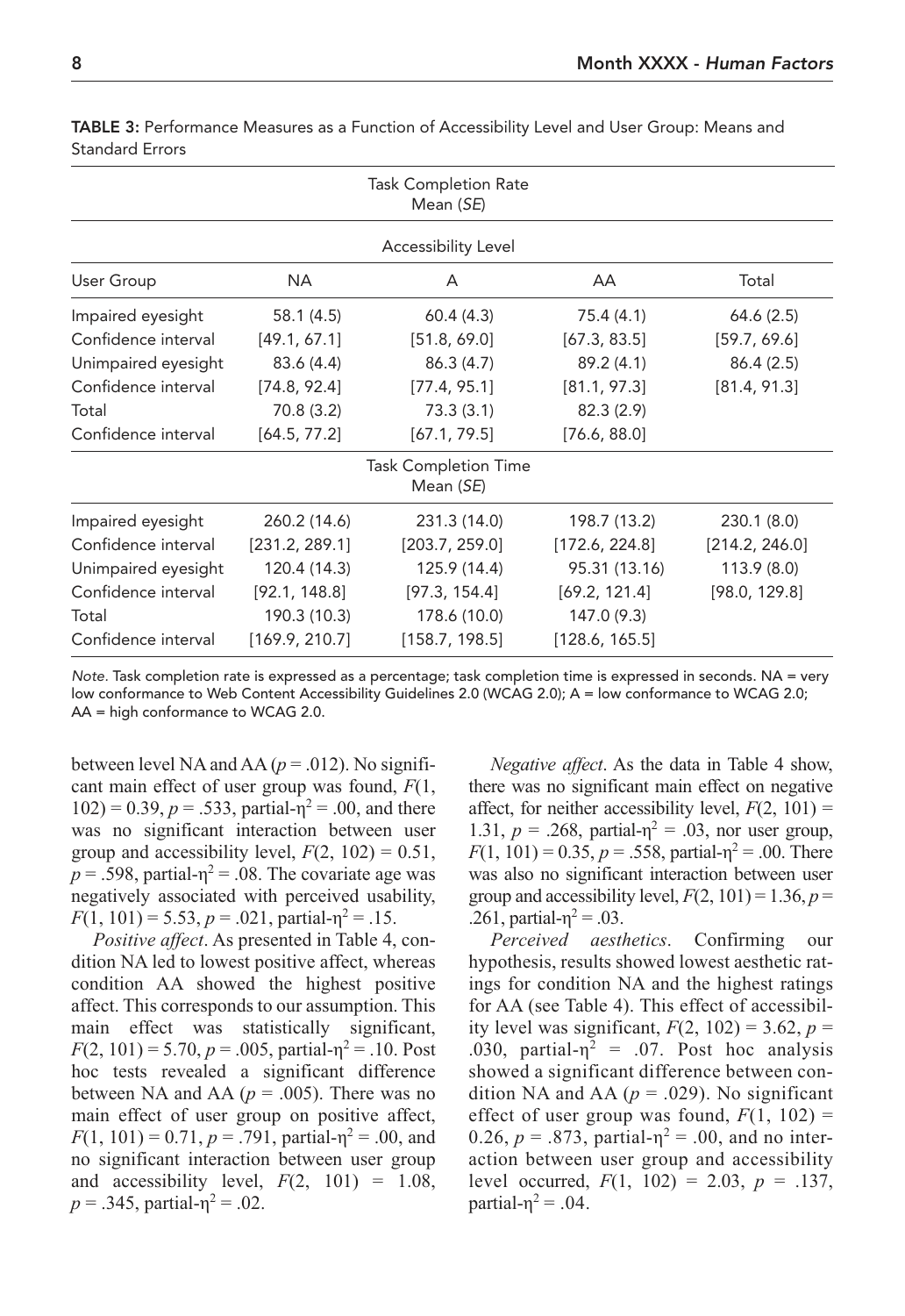TABLE 4: Subjective Measures as a Function of Accessibility Level and User Group: Means and Standard Errors

|                                                                                                                        | Perceived Usability<br>Mean (SE)                                           |                                                                            |                                                                             |                                                  |  |  |  |
|------------------------------------------------------------------------------------------------------------------------|----------------------------------------------------------------------------|----------------------------------------------------------------------------|-----------------------------------------------------------------------------|--------------------------------------------------|--|--|--|
| Accessibility Level                                                                                                    |                                                                            |                                                                            |                                                                             |                                                  |  |  |  |
| User Group                                                                                                             | <b>NA</b>                                                                  | А                                                                          | AA                                                                          | Total                                            |  |  |  |
| Impaired eyesight<br>Confidence interval<br>Unimpaired eyesight<br>Confidence interval<br>Total<br>Confidence interval | 3.1(0.2)<br>[2.8, 3.5]<br>3.3(0.2)<br>[2.9, 3.6]<br>3.2(0.1)<br>[3.0, 3.4] | 3.3(0.2)<br>[3.0, 3.6]<br>3.4(0.2)<br>[3.2, 3.8]<br>3.4(0.1)<br>[3.2, 3.6] | 3.7(0.2)<br>[3.4, 4.0]<br>3.6(0.2)<br>[3.3, 3.9]<br>3.6(0.1)<br>[3.5, 3.8]  | 3.4(0.9)<br>[3.2, 3.6]<br>3.5(0.9)<br>[3.3, 3.6] |  |  |  |
|                                                                                                                        | <b>Positive Affect</b><br>Mean (SE)                                        |                                                                            |                                                                             |                                                  |  |  |  |
| Impaired eyesight<br>Confidence interval<br>Unimpaired eyesight<br>Confidence interval<br>Total<br>Confidence interval | 3.9(0.1)<br>[3.7, 4.1]<br>4.0(0.1)<br>[3.8, 4.2]<br>3.9(0.1)<br>[3.8, 4.1] | 4.0(0.1)<br>[3.8, 4.2]<br>4.1(0.1)<br>[3.9, 4.3]<br>4.0(0.1)<br>[3.9, 4.2] | 4.3(0.1)<br>[4.2, 4.5]<br>4.2(0.1)<br>[4.0, 4.4]<br>4.3(0.1)<br>[4.1, 4.4]  | 4.1(0.1)<br>[3.9, 4.2]<br>4.1(0.1)<br>[4.0, 4.2] |  |  |  |
|                                                                                                                        | Negative Affect<br>Mean (SE)                                               |                                                                            |                                                                             |                                                  |  |  |  |
| Impaired eyesight<br>Confidence interval<br>Unimpaired eyesight<br>Confidence interval<br>Total<br>Confidence interval | 1.3(0.1)<br>[1.1, 1.6]<br>1.4(0.1)<br>[1.2, 1.7]<br>1.4(0.1)<br>[1.2, 1.6] | 1.5(0.1)<br>[1.3, 1.7]<br>1.3(0.1)<br>[1.1, 1.6]<br>1.4(0.1)<br>[1.3, 1.6] | 1.1(0.1)<br>[0.9, 1.3]<br>1.4(0.1)<br>[1.2, 1.6]<br>1.3(0.1)<br>[1.1, 1.4]  | 1.3(0.1)<br>[1.2, 1.4]<br>1.4(0.1)<br>[1.4, 1.5] |  |  |  |
|                                                                                                                        | Perceived Aesthetics: 1-5<br>Mean (SE)                                     |                                                                            |                                                                             |                                                  |  |  |  |
|                                                                                                                        | Accessibility Level                                                        |                                                                            |                                                                             |                                                  |  |  |  |
| Impaired eyesight<br>Confidence interval<br>Unimpaired eyesight<br>Confidence interval<br>Total<br>Confidence interval | 3.1(0.2)<br>[2.7, 3.4]<br>3.3(0.2)<br>[3.0, 3.7]<br>3.2(0.1)<br>[2.9, 3.4] | 3.3(0.2)<br>[2.9, 3.6]<br>3.5(0.2)<br>[3.1, 3.8]<br>3.4(0.1)<br>[3.1, 3.6] | 3.9(0.2)<br>[3.5, 4.2]<br>3.5(0.2)<br>[3.1, 3.8]<br>3.7(0.1)<br>[3.4, 3.9]  | 3.4(0.1)<br>[3.2, 3.6]<br>3.4(0.1)<br>[3.2, 3.6] |  |  |  |
|                                                                                                                        | Perceived Workload<br>Mean (SE)                                            |                                                                            |                                                                             |                                                  |  |  |  |
| Impaired eyesight<br>Confidence interval<br>Unimpaired eyesight<br>Confidence interval<br>Total<br>Confidence interval | 2.7(0.2)<br>[2.4, 3.0]<br>2.4(0.2)<br>[2.2, 2.8]<br>2.6(0.1)<br>[2.4, 2.8] | 2.8(0.1)<br>[2.6, 3.1]<br>2.4(0.2)<br>[2.1, 2.7]<br>2.6(0.1)<br>[2.4, 2.8] | 2.3(0.1)<br>[2.1, 2.6]<br>2.3(0.1)<br>[2.0, 2.5]<br>2.3(0.1)<br>[2.1, 2.5]  | 2.6(0.1)<br>[2.5, 2.8]<br>2.4(0.1)<br>[2.2, 2.5] |  |  |  |
|                                                                                                                        | User Experience<br>Mean (SE)                                               |                                                                            |                                                                             |                                                  |  |  |  |
| Impaired eyesight<br>Confidence interval<br>Unimpaired eyesight<br>Confidence interval<br>Total<br>Confidence interval | 3.3(0.2)<br>[3.1, 3.6]<br>3.1(0.2)<br>[2.8, 3.3]<br>3.2(0.1)<br>[3.0, 3.4] | 3.5(0.1)<br>[3.2, 3.7]<br>3.3(0.2)<br>[3.0, 3.6]<br>3.4(0.1)<br>[3.2, 3.6] | 3.7(0.1)<br>[3.4, 3.9]<br>3.4 (0.1)<br>[3.2, 3.7]<br>3.6(0.1)<br>[3.4, 3.7] | 3.5(0.1)<br>[3.3, 3.6]<br>3.3(0.1)<br>[3.1, 3.4] |  |  |  |

Note. All subjective variables were measured by a Likert scale from 1 to 5. NA = very low conformance to Web Content Accessibility Guidelines 2.0 (WCAG 2.0); A = low conformance to WCAG 2.0; AA = high conformance to WCAG 2.0.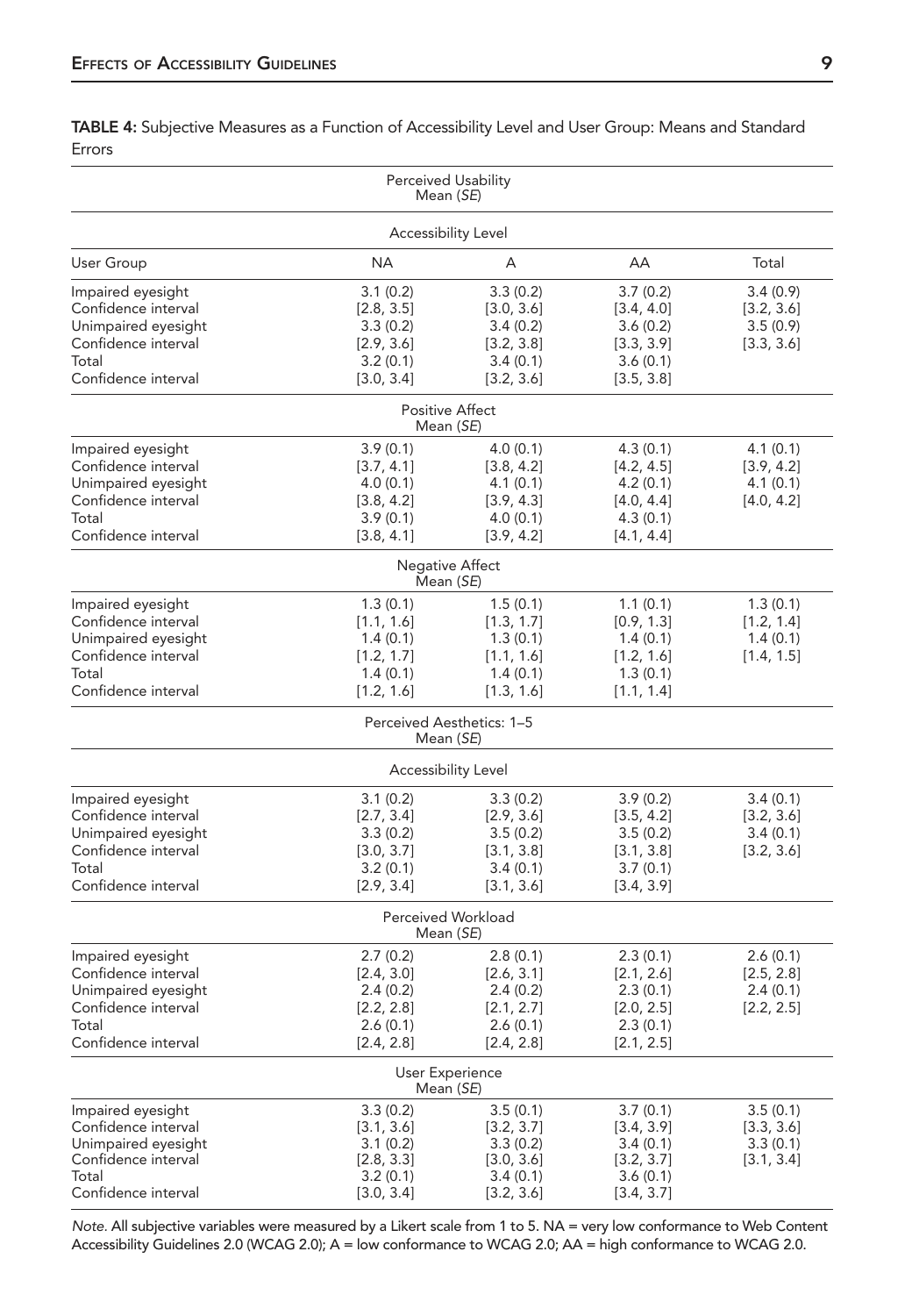*Perceived workload*. The analysis revealed the lowest ratings of workload in the AA condition, whereas ratings in the A and NA conditions were higher (see Table 4). This main effect of accessibility level was significant,  $F(2, 102) =$ 3.22,  $p = .044$ , partial- $\eta^2 = .06$ . However, the post hoc analysis did not confirm any significant differences between any of the three conditions (all  $p > .05$ ). In regard to the variable user group, the results showed that participants with impaired eyesight reported higher perceived workload than users with unimpaired eyesight. This effect was also significant,  $F(1, 102) =$ 4.79,  $p = .031$ , partial- $\eta^2 = .05$ . No interaction between user group and accessibility level occurred for perceived workload,  $F(2, 102)$  = 1.05, *p* = .355, partial- $η<sup>2</sup> = .02$ . The covariates age,  $F(1, 102) = 8.80, p = .004$ , partial- $\eta^2 = .08$ , and Web and computer experience,  $F(1, 102)$  = 4.00,  $p = .049$ , partial- $\eta^2 = .04$ , were significantly related to perceived workload.

*User experience*. Consistent with our hypothesis, condition NA was associated with the lowest and the condition AA with the highest ratings. The overall effect of accessibility level on user experience was significant,  $F(2, 102) = 3.12$ ,  $p =$ .048, partial- $\eta^2$  = .06. The post hoc analysis demonstrated that level NA and level AA were significantly different  $(p = .042)$ . Eyesight did not influence ratings of user experience, *F*(1,  $102$ ) = 3.31,  $p = .072$ , partial- $\eta^2 = .03$ , and there was no interaction between user group and accessibility level  $F(2, 102) = 0.15$ ,  $p = .862$ , partial-η<sup>2</sup> = .00.

## **DISCUSSION**

This study compared effects of a Web site's accessibility level on two matched samples of nondisabled users and users with visual impairments. The first hypothesis stated that all users (i.e., people with and without visual impairments) would benefit from higher accessibility levels. The second hypothesis stated that users with visual impairments would benefit more from higher accessibility levels than users without impairments. While the results confirmed the first hypothesis, the second hypothesis was rejected.

The findings are in line with previous work that indicated positive effects of WCAG 2.0– compliant Web site design on users with and

without impairments (e.g., Huber & Vitouch, 2008; Pascual et al., 2014; Schmutz et al., 2016). For all performance and subjective variables (except negative affect), there was a significant main effect of accessibility in the expected direction. This confirms the effectiveness of WCAG 2.0 in improving user performance and users' subjective experience. More surprising was that there was no interaction between accessibility and user group. This suggests that nondisabled users and users with visual impairments profited from higher accessibility to the same extent. This was unexpected because the main objective of accessibility guidelines is to support users with disabilities (Caldwell et al., 2008). A possible explanation for the missing interaction between user group and accessibility may be that the needs of the two user groups are more similar than previously thought. At first sight, users with visual impairments (especially people who are blind) seem to be different from nondisabled users in terms of navigation behavior (Power et al., 2013; Takagi, Saito, Fukuda, & Asakawa, 2007), mental models (Baumgartner et al., 2010), and general perception (Chiang, Cole, Gupta, Kaiser, & Starren, 2005; Vu & Proctor, 2011). However, this does not necessarily imply that the underlying needs of the two user groups are different. Several authors have emphasized the overlap between design requirements for users with and without disabilities (e.g., Huber & Vitouch, 2008; Mbipom & Harper, 2011; Petrie et al., 2004; Thatcher et al., 2006). Similarly, there have been suggestions that there is considerable overlap between WCAG 2.0 criteria and usability recommendations on Web site design for nondisabled users (e.g., Farkas & Farkas, 2000; Nielsen, Tahir, & Tahir, 2002; Shneiderman, Plaisant, Cohen, & Jacobs, 2013; Spool, 1999; Spyridakis, 2000; Williams, 2000). The present work provides first empirical evidence in support of these considerations.

Considering the main effect of accessibility on the dependent variables, it is to note that for most of the variables, the post hoc analyses revealed a significant difference between condition NA and AA but not between any of the other conditions. This pattern implies that WCAG 2.0 level AA is to be aimed for when designing a Web site. Given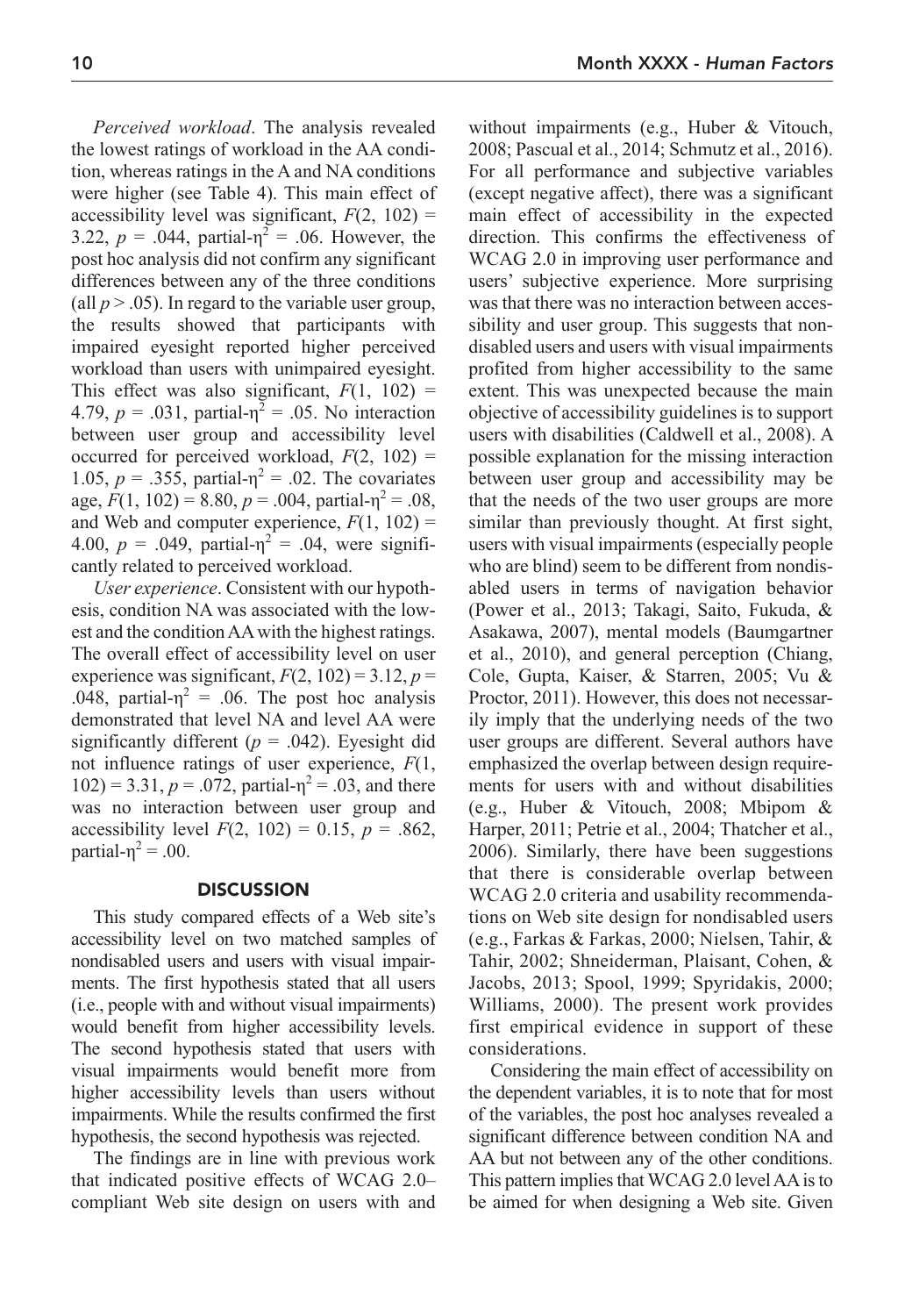that the criteria manipulated in the present study are very concrete and easy to implement (see Appendix), practitioners can improve the usability of Web sites for a wide range of users with little effort. Implementing the criteria may have considerable effects because the effect sizes found in the present study were substantial. For example, the improvement of the Web site from NA to AA resulted in an increase in task completion rate of 11.5% (i.e., about 1 out of 10 tasks is solved or not depending on a Web site's accordance to WCAG 2.0). This result is to be interpreted by taking into consideration the tasks that the participants had to solve. Even participants without impairments showed an imperfect completion rate (mean = 86.4%). Tasks 1 and 4 especially were often not completed (i.e., 76% of all incomplete attempts), which might be due to the necessity of clicking several links (Task 1) and screening longer text passages to find the correct answer (Task 4). Although we aimed to choose representative tasks for this particular type of Web site (i.e., municipality), it does not rule out the possibility that the findings could have been different (e.g., task completion rate) if an alternative set of tasks had been employed. Similarly, for task completion time, the changes from NA to A resulted in a decrease in the average task completion time of 43 seconds (22.7%), which is also a substantial reduction given that users leave a page on average after 10 to 20 seconds (Liu, White, & Dumais, 2010). Finally, the subjective measures also consistently showed medium to high effect sizes and confirmed level AA as the standard to strive for. Furthermore, it is to be considered that most of the participants (i.e., 76%) with visual impairments were using assistive tools such as a screen reader (25%), a braille board (42%), or a screen magnifier (9%) because their eyesight was really poor. As pointed out in previous work, the interaction of such users with the web is "conceptually most different from that of nondisabled, sighted users" (Petrie & Kheir, 2007, p. 405). We can therefore assume that effects of accessibility on people with other types of disabilities (e.g., hearing impairment or motor impairment) would be even more similar to nondisabled users.

Overall, the present results are in line with previous findings. Due to the very small number of studies in the field, further research is needed to see whether these findings can be corroborated.

#### Limitations and Future Research

There are a few limitations to consider in regard to the present work. Since the Web sites used in the study were mainly static, complex dynamic features (e.g., animations, maps, changing text, sounds, etc.) were not addressed. As the accessible design of such features may result in different consequences for nondisabled users, future research should examine more complex and dynamic Web sites.

This study focused on a comparison of nondisabled users with users with visual impairments. Future research should also examine other types of impairments (e.g., hearing, cognitive or motor impairments). Knowing more about similarities between user groups especially might lead to inclusive design solutions that could support different user groups at the same time. Furthermore, this work shows that visual impairment comes in many forms, lies on a continuum (i.e., it is not a dichotomous variable), and may or may not lead to reading difficulties. Such heterogeneity in samples of people with impairments is an issue that future research needs to address.

Although we present important first evidence on the effects of accessible Web site design on different user groups, the present study is only a first contribution to an emerging field. As in any other study, there are many possible factors that may have influenced the results. First, recruiting people with visual impairments is of great difficulty. Therefore, previous studies conducting experiments with people with visual impairments tested rather small number of participants, such as  $N = 9$  (Pascual et al., 2014) or  $N = 3$ (Rømen & Svanæs, 2012). Although we tested a comparatively large sample of people with visual impairments (i.e., 55), the sample is still rather small for computing statistical interactions between independent factors. Future research may aim to examine even larger samples to increase statistical power. Second, in experiments, the kind and strength of manipulation has an influence on the pattern of results found. Future research may aim to replicate present findings by using other stimuli. Furthermore,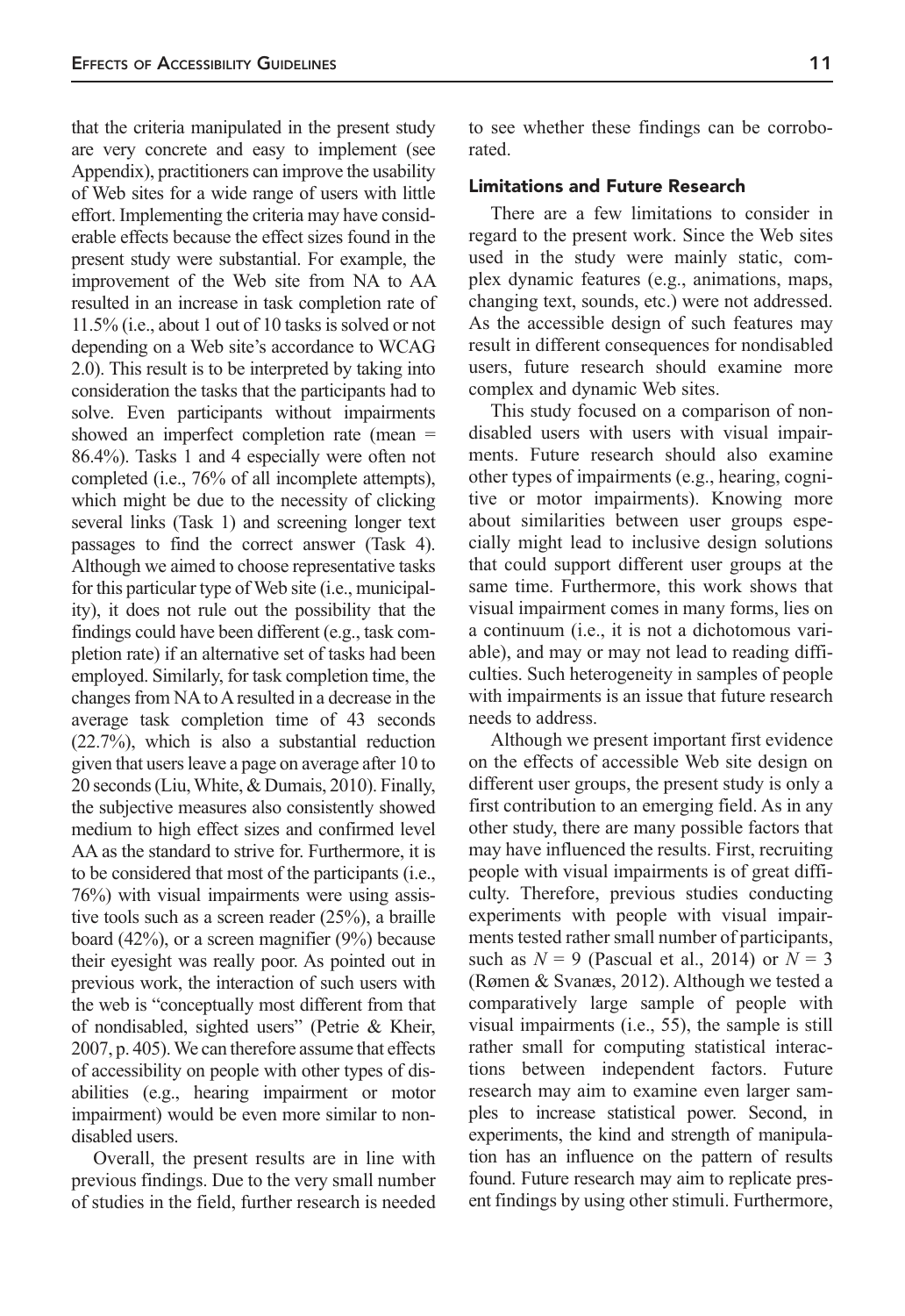differences between inaccessible and accessible interfaces should be explored in more detail to identify the elements that caused the effects on performance and subjective evaluations and their levels of influence.

## Implications for Practitioners

The present results have important implications for practitioners. Up to now, practitioners have mainly considered the WCAG 2.0 as a tool for supporting users with disabilities (e.g., Caldwell et al., 2008; Ruth-Janneck, 2011). They thus tended to omit its recommendations because "there are too many instances where the audience is specifically not those with a disability" (Farrelly, 2011, p. 227). However, the present findings suggest that applying the WCAG 2.0 will benefit users with and without visual impairments alike. If practitioners use WCAG 2.0 as a tool for designing user-friendly Web sites for both user groups, this is likely to result in market benefits since the needs of a wider range of users are met.

## **CONCLUSION**

In contrast to the general assumption that WCAG 2.0 is an instrument for supporting users with disabilities only, the present results showed that WCAG 2.0 can support users with and without visual impairments alike and should also be recognized as an instrument offering such qualities. We believe that WCAG 2.0 should not be labeled only as a tool that "will make content accessible to a wider range of people with disabilities" (Caldwell et al., 2008) but rather as a tool that makes content user friendly for people with and without impairments. Emphasizing the advantages of the guidelines for a wide range of users may change the perception of practitioners in a positive way, moving from an "accessibility for users with disabilities" approach to an "inclusive-design" approach (e.g., Benyon, Crerar, & Wilkinson, 2001; Clarkson, Coleman, Keates, & Lebbon, 2013; Newell & Gregor, 2000). The joint consideration of users with and without disabilities is in our opinion economically promising and morally necessary.

| <b>Success</b><br>Criterion<br>(WCAG 2.0<br>Level) | AA Web Site                                                                                                                                                   | A Web Site                                                                                                                                     | NA Web Site                                                                                                                                   | Comments Reference the<br>Document Understand-<br>ing WCAG 2.0                                                                                                                                     |
|----------------------------------------------------|---------------------------------------------------------------------------------------------------------------------------------------------------------------|------------------------------------------------------------------------------------------------------------------------------------------------|-----------------------------------------------------------------------------------------------------------------------------------------------|----------------------------------------------------------------------------------------------------------------------------------------------------------------------------------------------------|
| content (A)                                        | 1.1.1 Non-text Every image on the<br>Web site has an<br>appropriate text<br>alternative                                                                       | Web site has an<br>appropriate text<br>alternative                                                                                             | text alternative                                                                                                                              | Every image on the For every image the The manipulation is<br>based on common<br>"image" was used failures F30 and F39<br>(Manipulated for further<br>studies—did not affect<br>nondisabled users) |
| relationships<br>(A)                               | 1.3.1 Info and Required fields in<br>the contact form<br>were labeled with<br>bold text and with<br>an asterisk whose<br>text alternative<br>says, "required" | Required fields in<br>the contact form<br>were labeled with<br>bold text and with<br>an asterisk whose<br>text alternative<br>says, "required" | Required fields were The manipulation<br>labeled only with<br>bold text, whose<br>text alternative<br>did not say,<br>"required" <sup>a</sup> | represents a violation<br>of the sufficient<br>technique G117                                                                                                                                      |

APPENDIX

Overview of Web Site Characteristics Manipulated

(continued)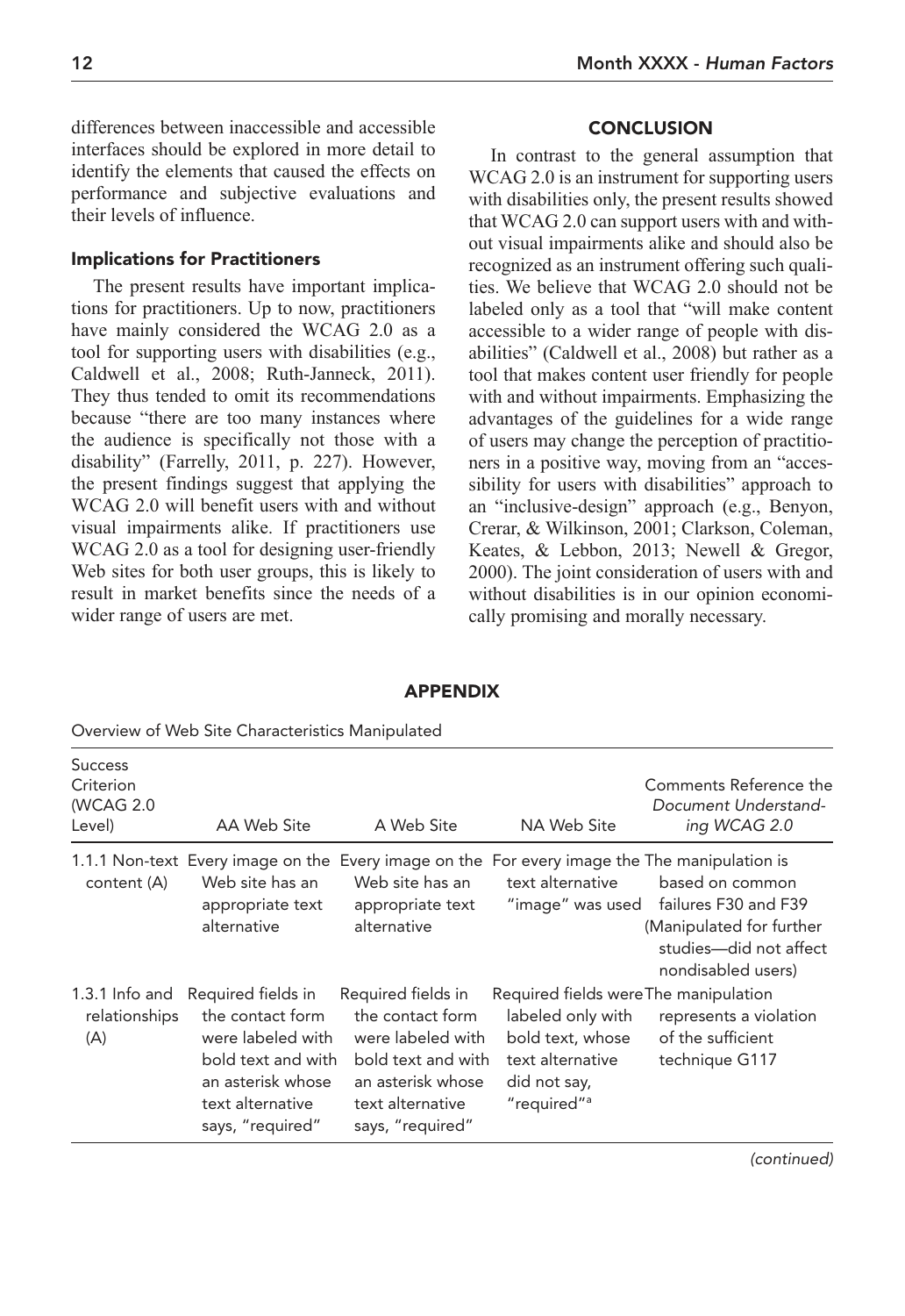## APPENDIX: (continued)

| <b>Success</b><br>Criterion<br>(WCAG 2.0<br>Level) | AA Web Site                                                                                                                                                                | A Web Site                                                                                                                                                                         | NA Web Site                                                                                                                                                                                                                                                                   | Comments Reference the<br>Document Understand-<br>ing WCAG 2.0                                                                                                                                                                                            |
|----------------------------------------------------|----------------------------------------------------------------------------------------------------------------------------------------------------------------------------|------------------------------------------------------------------------------------------------------------------------------------------------------------------------------------|-------------------------------------------------------------------------------------------------------------------------------------------------------------------------------------------------------------------------------------------------------------------------------|-----------------------------------------------------------------------------------------------------------------------------------------------------------------------------------------------------------------------------------------------------------|
| 1.4.3 Contrast The contrast<br>(minimum)<br>(AA)   | between headings<br>and background<br>was 4.5:1<br>(#007FAF)<br>#FFFFFFF);<br>The contrast<br>between text and<br>background was<br>21.0:1<br>(#FFFFFF   #000000) (#FFFFFF | The contrast<br>between headings<br>and background<br>was 3.9:1<br>(#007FEF  <br>#EFFFFF);<br>The contrast<br>between text and<br>background was<br>4.0:1<br>#7F7F7F) <sup>b</sup> | The contrast<br>between headings<br>and background<br>was 3.9:1<br>(#007FEF)<br>#EFFFFFF);<br>The contrast<br>between text and<br>background was<br>4.0:1<br>$H$ FFFFFFF<br>#7F7F7F) <sup>b</sup>                                                                             | The manipulation<br>represents a violation<br>of the sufficient<br>technique G18<br>The chosen contrasts<br>seem to be realistic<br>since the screening<br>revealed that there are<br>plenty of Web sites<br>containing contrasts<br>about 3.0:1 or lower |
| 1.4.4 Resize<br>text (AA)                          | Text can be resized Resizing text to<br>without assistive<br>technology up<br>to 200% without<br>loss of content or<br>functionality                                       | 200% caused<br>text passages to<br>be truncated or<br>obscured                                                                                                                     | Resizing text to<br>200% caused<br>text passages to<br>be truncated or<br>obscured                                                                                                                                                                                            | The manipulation is<br>based on common<br>failure F69<br>(Manipulated for further<br>studies-did not<br>affect nondisabled<br>users because nobody<br>resized text)                                                                                       |
| 1.4.8 Visual<br>presentation<br>(AAA)              | Text blocks had a<br>maximum width of<br>80 characters and<br>were left aligned                                                                                            | Text blocks had a<br>maximum width of<br>90 characters and<br>were justified <sup>b</sup>                                                                                          | Text blocks had a<br>maximum width of<br>90 characters and<br>were justified <sup>b</sup>                                                                                                                                                                                     | The manipulation is<br>based on common<br>failure F88 as well as a<br>violation of sufficient<br>technique C20                                                                                                                                            |
| $2.4.3$ Focus<br>order (A)                         | Focusable<br>components<br>receive focus<br>in an order<br>that preserves<br>meaning and<br>operability                                                                    | Focusable<br>components<br>receive focus<br>in an order<br>that preserves<br>meaning and<br>operability                                                                            | Some fields in the<br>form did not<br>receive focus in a<br>typical order via<br>tabbing (i.e., skips<br>between fields in<br>different sections<br>of the form; focus<br>moved from the<br>name field to a<br>checkbox above,<br>then to the street<br>address) <sup>a</sup> | The manipulation is<br>based on common<br>failure F44 as well<br>as Example 5 of<br>understanding SC 2.4.3                                                                                                                                                |

(continued)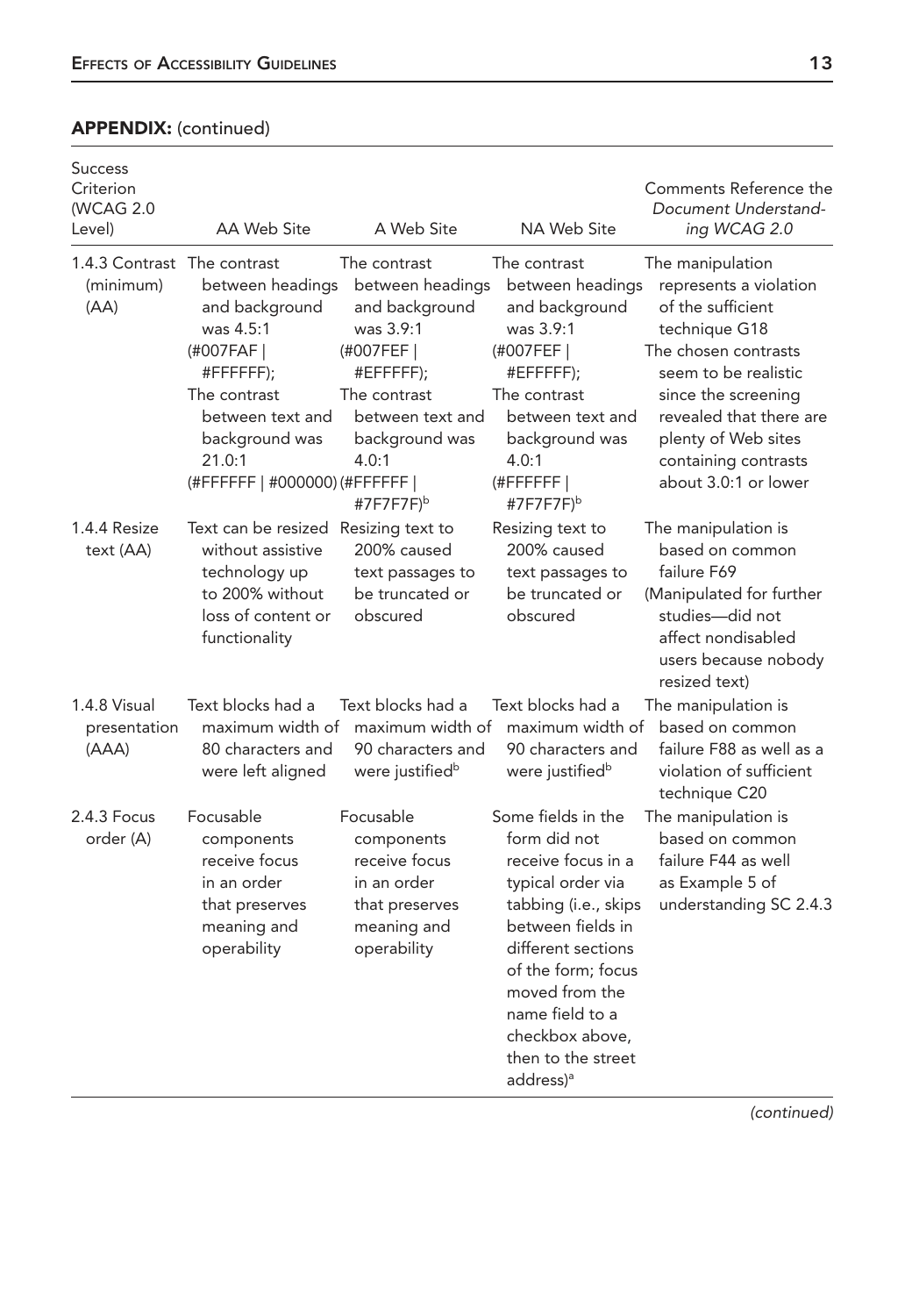| <b>Success</b><br>Criterion<br>(WCAG 2.0<br>Level) | AA Web Site                                                                                                                                                                                         | A Web Site                                                                                                                                                                                                                                                                                                          | NA Web Site                                                                                                                                                                                                                                                            | Comments Reference the<br>Document Understand-<br>ing WCAG 2.0                                                    |
|----------------------------------------------------|-----------------------------------------------------------------------------------------------------------------------------------------------------------------------------------------------------|---------------------------------------------------------------------------------------------------------------------------------------------------------------------------------------------------------------------------------------------------------------------------------------------------------------------|------------------------------------------------------------------------------------------------------------------------------------------------------------------------------------------------------------------------------------------------------------------------|-------------------------------------------------------------------------------------------------------------------|
| 2.4.4 Link<br>purpose (in<br>context) (A)          | Links for sending<br>an e-mail to a<br>certain person<br>were presented<br>as mail address<br>(e.g., john.smith@<br>example.com-<br>the purpose can<br>be determined<br>from the link text<br>only) | Links for sending an Links for sending an The manipulation is<br>e-mail to a certain<br>person were<br>labeled "contact"<br>within the same<br>paragraph as the<br>description of the<br>respective person<br>(the purpose can<br>be determined<br>from the link text<br>together with its<br>context) <sup>b</sup> | e-mail to a certain<br>person were<br>labeled "link"<br>within the same<br>paragraph as the<br>description of the<br>respective person<br>(the purpose<br>cannot be<br>determined with<br>certainty from the<br>link text together<br>with its context) <sup>a</sup>   | based on common<br>failure F88 as well as a<br>violation of sufficient<br>technique C20                           |
| 2.4.6 Heading<br>and labels<br>(AA)                | Heading and labels Some headings<br>purpose                                                                                                                                                         | describe topic and were shortened to<br>be less descriptive<br>(e.g., from<br>"information<br>about the<br>town Eschen"<br>to "general<br>information") <sup>b</sup>                                                                                                                                                | Some headings<br>were shortened to<br>be less descriptive<br>(e.g., from<br>"information<br>about the<br>town Eschen"<br>to "general<br>information") <sup>b</sup>                                                                                                     | The manipulation<br>represents a violation<br>of the sufficient<br>technique G117                                 |
| 2.4.7 Focus<br>visible (AA)                        | Keyboard focus<br>indicator was<br>visible                                                                                                                                                          | Keyboard focus<br>indicator was not<br>visibleb                                                                                                                                                                                                                                                                     | Keyboard focus<br>indicator was not<br>visible <sup>b</sup>                                                                                                                                                                                                            | The manipulation is<br>based on common<br>failure F78                                                             |
| headings<br>(AAA)                                  | 2.4.10 Section Section headings<br>were used to<br>organize the<br>content                                                                                                                          | Some section<br>headings were<br>removed <sup>b</sup>                                                                                                                                                                                                                                                               | Some section<br>headings were<br>removed <sup>b</sup>                                                                                                                                                                                                                  | The manipulation<br>represents a violation<br>of the sufficient<br>technique G141 and<br>H69                      |
| 3.2.3<br>Consistent<br>navigation<br>(AA)          | Navigational<br>mechanisms<br>occurred in the<br>same relative<br>order                                                                                                                             | Some navigation<br>links were not<br>presented in the<br>same order on<br>some webpages<br>but only in the<br>html file (i.e.,<br>remarkable when<br>using a screen<br>reader); the<br>change in position<br>was not visible<br>due to holding the<br>position via CSS                                              | Some navigation<br>links were not<br>presented in the<br>same order on<br>some webpages<br>but only in the<br>html file (i.e.,<br>remarkable when<br>using a screen<br>reader); the<br>change in position<br>was not visible<br>due to holding the<br>position via CSS | Not remarkable<br>without using screen<br>reading software; the<br>manipulation is based<br>on common failure F66 |

## APPENDIX: (continued)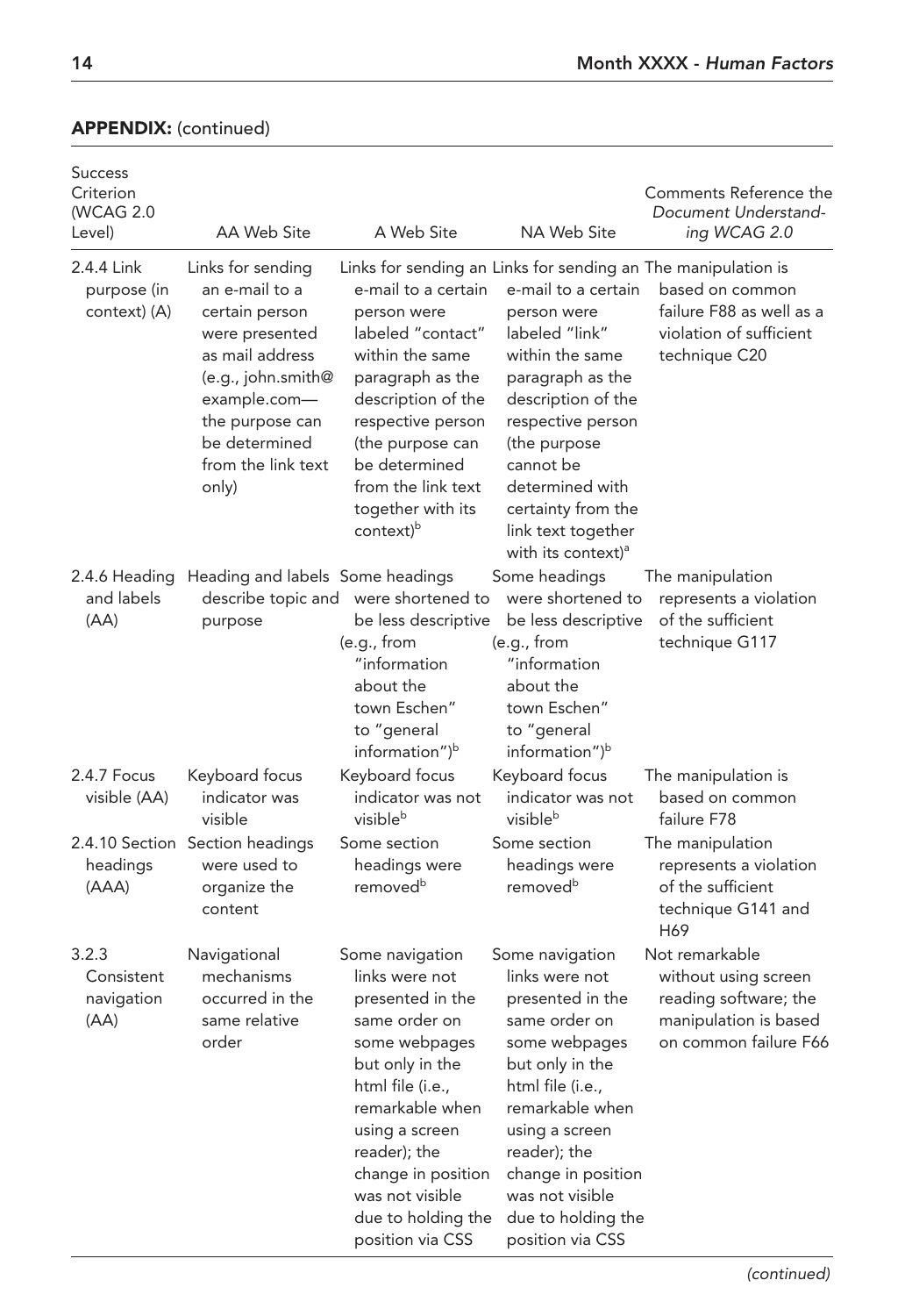## APPENDIX: (continued)

| <b>Success</b><br>Criterion<br>(WCAG 2.0<br>Level)                               | AA Web Site                                                                                                                                                                                                                                                                        | A Web Site                                                                                                                                                                                                                                                                         | NA Web Site                                                                                                                                                                               | Comments Reference the<br>Document Understand-<br>ing WCAG 2.0                                   |
|----------------------------------------------------------------------------------|------------------------------------------------------------------------------------------------------------------------------------------------------------------------------------------------------------------------------------------------------------------------------------|------------------------------------------------------------------------------------------------------------------------------------------------------------------------------------------------------------------------------------------------------------------------------------|-------------------------------------------------------------------------------------------------------------------------------------------------------------------------------------------|--------------------------------------------------------------------------------------------------|
| 3.4.4<br>Consistent<br>identification<br>(AA)                                    | Links are designed<br>consistently bold,<br>in blue color, and<br>underlined                                                                                                                                                                                                       | Links differ in<br>design: links were<br>either blue and<br>not underlined<br>or underlined<br>and in the same<br>color as text; links<br>were also not<br>consistently bold <sup>b</sup>                                                                                          | Links differ in<br>design: links were<br>either blue and<br>not underlined<br>or underlined<br>and in the same<br>color as text; links<br>were also not<br>consistently bold <sup>b</sup> | The problem frequently<br>occurred in the<br>screening                                           |
| 3.3.1 Error<br>identification<br>$(A)$ and<br>3.3.3 error<br>suggestions<br>(AA) | If an input error<br>in the form was<br>automatically<br>detected, the item<br>that was in error<br>was detected<br>and described<br>by the user in<br>text (i.e., the<br>field was marked<br>with a red square<br>and a textual<br>suggestion on<br>how to complete<br>the field) | If an input error<br>in the form was<br>automatically<br>detected, the item<br>that was in error<br>was detected<br>and described<br>by the user in<br>text (i.e., the<br>field was marked<br>with a red square<br>and a textual<br>suggestion on<br>how to complete<br>the field) | identification used<br>in the form <sup>a</sup>                                                                                                                                           | There was no error The manipulation is<br>based on a violation<br>of sufficient technique<br>G83 |

Note. Common failures and sufficient techniques are mentioned referring to the document Understanding WCAG 2.0 (Cooper, Kirkpatrick, & O Connor, 2014). NA = very low conformance to Web Content Accessibility Guidelines 2.0 (WCAG 2.0); A = low conformance to WCAG 2.0; AA = high conformance to WCAG 2.0; AAA = very high conformance to WCAG 2.0.

<sup>a</sup>Modifications from Level A to Level NA. **bModifications from Level AA to Level A.** 

## KEY POINTS

- Implementing Web Content Accessibility Guidelines 2.0 (WCAG 2.0) showed benefits in terms of performance and subjective user experience.
- The benefits of WCAG 2.0 were found for nondisabled users and users with visual impairments alike.
- Practitioners may profit from implementing WCAG 2.0 by providing usable Web site design to a wider range of users, including people with and without visual impairments.

### REFERENCES

- Andreasen, M. S., Nielsen, H. V., Schrøder, S. O., & Stage, J. (2007). What happened to remote usability testing?: An empirical study of three methods. In *Proceedings of the SIG-CHI Conference on Human Factors in Computing Systems* (pp. 1405–1414). New York, NY: ACM.
- Baumgartner, R., Fayzrakhmanov, R. R., Holzinger, W., Krüpl, B., Göbel, M. C., Klein, D., & Gattringer, R. (2010). *Web 2.0 vision for the blind*. Paper presented at the Web Science Conference, Raleigh, NC,. Retrieved from http://journal.websci ence.org/300/2/websci10\_submission\_33.pdf
- Benyon, D., Crerar, A., & Wilkinson, S. (2001). Individual differences and inclusive design. In C. Stephanidis (Ed.), *User*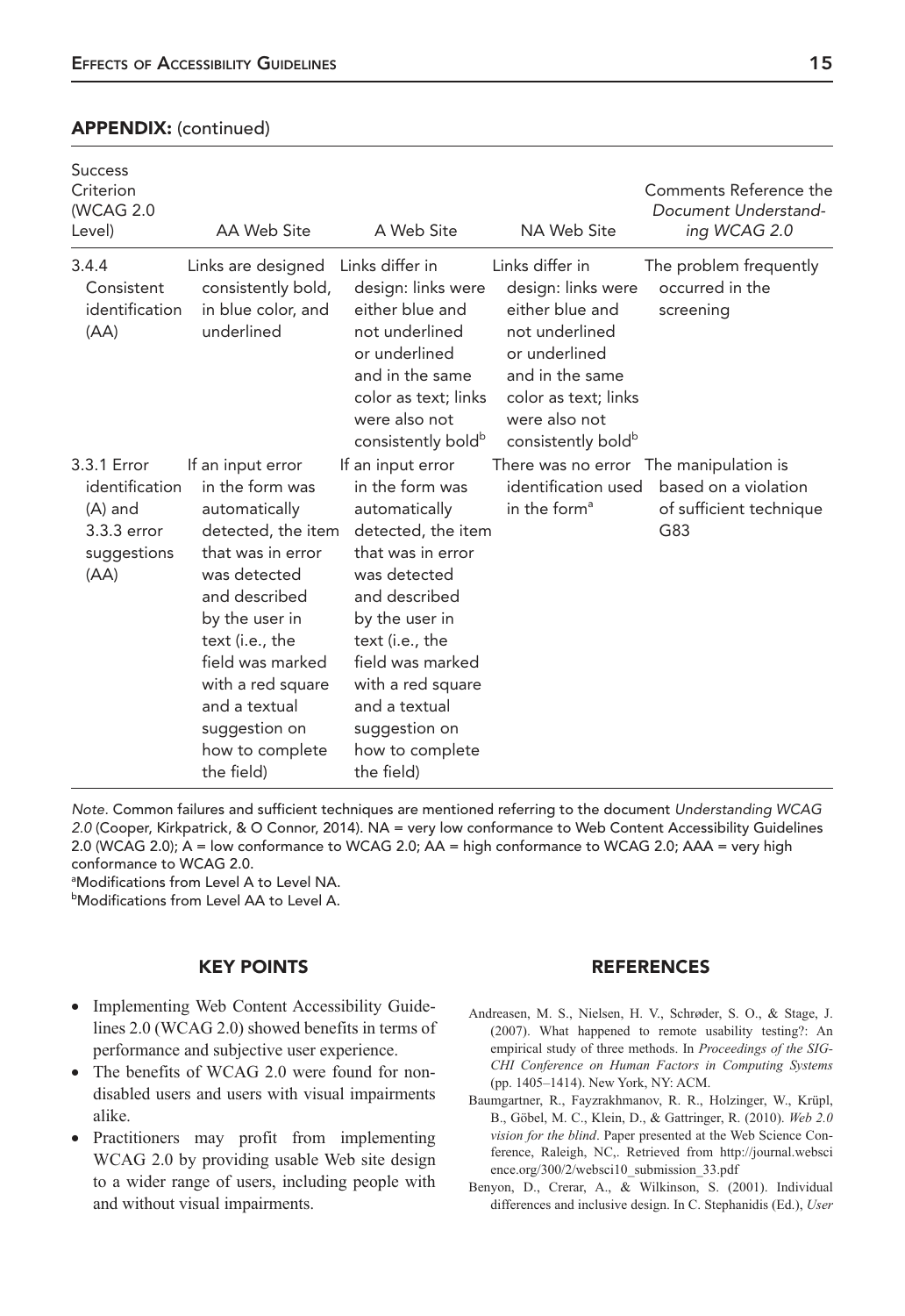*interfaces for all—Concepts, methods, and tools* (pp. 21–46). Boca Raton, FL: CRC Press.

- Caldwell, B., Cooper, M., Reid, L. G., & Vanderheiden, G. (2008). *Web content accessibility guidelines 2.0, World Wide Web Consortium (W3C) recommendation*. Retrieved from http://www .w3.org/TR/2008/REC-WCAG20-20081211/
- Chadwick-Dias, A., Tedesco, D., & Tullis, T. (2004). Older adults and web usability: Is web experience the same as web expertise? *Proceedings of the SIGCHI Conference on Human Factors in Computing Systems* (pp. 1391–1394). New York, NY: ACM. doi:10.1145/985921.986072
- Chiang, M. F., Cole, R. G., Gupta, S., Kaiser, G. E., & Starren, J. B. (2005). Computer and World Wide Web accessibility by visually disabled patients: Problems and solutions. *Survey of Ophthalmology*, *50*(4), 394–405. doi:10.1016/j.survophthal.2005.04.004
- Clarkson, P. J., Coleman, R., Keates, S., & Lebbon, C. (2013). *Inclusive design: Design for the whole population*. New York, NY: Springer Science & Business Media.
- Cooper, M., Kirkpatrick, A., & O Connor, J. (2014). *Understanding WCAG 2.0, World Wide Web Consortium (W3C) note*. Retrieved from http://www.w3.org/TR/UNDERSTANDING-WCAG20/
- Disability Rights Commission. (2004). *The Web: Access and inclusion for disabled people; a formal investigation*. London: The Stationery Office.
- Dray, S., & Siegel, D. (2004). Remote possibilities?: International usability testing at a distance. *Interactions*, *11*(2), 10–17. doi:10.1145/971258.971264
- Ellcessor, E. (2014). <ALT="Textbooks">: Web accessibility myths as negotiated industrial lore. *Critical Studies in Media Communication*, *31*(2), 1–16. doi:10.1080/15295036.2014.91 9660
- Farkas, D. K., & Farkas, J. B. (2000). Guidelines for designing web navigation. *Technical Communication*, *47*(3), 341–358.
- Farrelly, G. (2011). Practitioner barriers to diffusion and implementation of web accessibility. *Technology and Disability*, *23*(4), 223–232. doi:10.3233/TAD-2011-0329
- Hart, S. G., & Staveland, L. E. (1988). Development of NASA-TLX (Task Load Index): Results of empirical and theoretical research. *Advances in Psychology*, *52*, 139–183. doi:10.1016/ S0166-4115(08)62386-9
- Huber, W., & Vitouch, P. (2008). Usability and accessibility on the internet: Effects of accessible web design on usability. In *Proceedings of the 11th International Conference, ICCHP* (pp. 482–489). Berlin: Springer.
- International Organization for Standadization. (2012). *ISO 40500:2012. Information technology, W3C Web Content Accessibility Guidelines (WCAG) 2.0*. Retrieved from https:// www.iso.org/standard/58625.html
- Jacko, J. A. (2012). *Human computer interaction handbook: Fundamentals, evolving technologies, and emerging applications* (3rd ed.). Boca Raton, FL: CRC Press.
- Kirakowski, J., Claridge, N., & Whitehand, R. (1998). *Human centered measures of success in web site design*. Paper presented at the Fourth Conference on Human Factors & the Web, Basking Ridge, NJ. Retrieved from http://research.microsoft.com/ en-us/um/people/marycz/hfweb98/kirakowski/
- Laugwitz, B., Held, T., & Schrepp, M. (2008). Construction and evaluation of a user experience questionnaire. In A. Holzinger (Ed.), *Proceedings of USAB'08* (pp. 63–76). New York, NY: ACM.
- Lavie, T., & Tractinsky, N. (2004). Assessing dimensions of perceived visual aesthetics of web sites. *International Journal of Human-Computer Studies*, *60*(3), 269–298. doi:10.1016/j. ijhcs.2003.09.002
- Liu, C., White, R. W., & Dumais, S. (2010). Understanding web browsing behaviors through Weibull analysis of dwell time. In *Proceeding of the 33rd International ACM SIGIR Conference* (pp. 379–386). New York, NY: ACM.
- Mbipom, G., & Harper, S. (2011). The interplay between web aesthetics and accessibility. In *Proceedings of the 13th International ACM SIGACCESS Conference on Computers and Accessibility* (pp. 147–154). New York, NY: ACM.
- Newell, A. F., & Gregor, P. (2000). "User sensitive inclusive design"—In search of a new paradigm. In *Proceedings of the 2000 Conference on Universal Usability* (pp. 39–44). New York, NY: ACM.
- Nielsen, J., Tahir, M., & Tahir, M. (2002). *Homepage usability: 50 websites deconstructed*. Indianapolis, IN: New Riders.
- Pascual, A., Ribera, M., Granollers, T., & Coiduras, J. L. (2014). Impact of accessibility barriers on the mood of blind, lowvision and sighted users. *Procedia Computer Science*, *27*, 431–440. doi:10.1016/j.procs.2014.02.047
- Petrie, H., Hamilton, F., & King, N. (2004). Tension, what tension?: Website accessibility and visual design. In *Proceedings of the 2004 International Cross-Disciplinary Workshop on Web Accessibility (W4A)* (pp. 13–18). New York, NY: ACM.
- Petrie, H., & Kheir, O. (2007). The relationship between accessibility and usability of websites. In *Proceedings of the SIG-CHI Conference on Human Factors in Computing Systems* (pp. 397–406). New York, NY: ACM.
- Power, C., Petrie, H., Swallow, D., Murphy, E., Gallagher, B., & Velasco, C. A. (2013). Navigating, discovering and exploring the Web: Strategies used by people with print disabilities on interactive websites. In *Human-Computer Interaction–INTER-ACT 2013* (pp. 667–684). New York, NY: Springer.
- Reid, L. G., & Snow-Weaver, A. (2008). WCAG 2.0: A web accessibility standard for the evolving web. In *Proceedings of the 2008 International Cross-Disciplinary Conference on Web Accessibility (W4A)* (pp. 109–115). New York, NY: ACM.
- Reid, L. G., & Snow-Weaver, A. (2009). WCAG 2.0 for designers: Beyond screen readers and captions. In C. Stephanidis (Ed.), *Universal access in human-computer interaction. Applications and services* (pp. 674–682). New York, NY: Springer.
- Rogers, M. (2015). *Government accessibility standards and WCAG 2*. Retrieved from http://www.powermapper.com/blog/ government-accessibility-standards/
- Rømen, D., & Svanæs, D. (2012). Validating WCAG versions 1.0 and 2.0 through usability testing with disabled users. *Universal Access in the Information Society*, *11*(4), 375–385.
- Ruth-Janneck, D. (2011). Experienced barriers in web applications and their comparison to the WCAG guidelines. In A. Holzinger & K. Simonic (Eds.), *Information quality in e-health* (pp. 283– 300). New York, NY: Springer.
- Schmutz, S., Sonderegger, A., & Sauer, J. (2016). Implementing recommendations from web accessibility guidelines: Would they also provide benefits to nondisabled users. *Human Factors*, *58*, 611–629.
- Shneiderman, B., Plaisant, C., Cohen, M., & Jacobs, S. (2013). *Designing the user interface: Strategies for effective humancomputer interaction*. Edinbourgh Gate: Pearson Education.
- Spool, J. M. (1999). *Web site usability: A designer's guide*. Burlington, MA: Morgan Kaufmann.